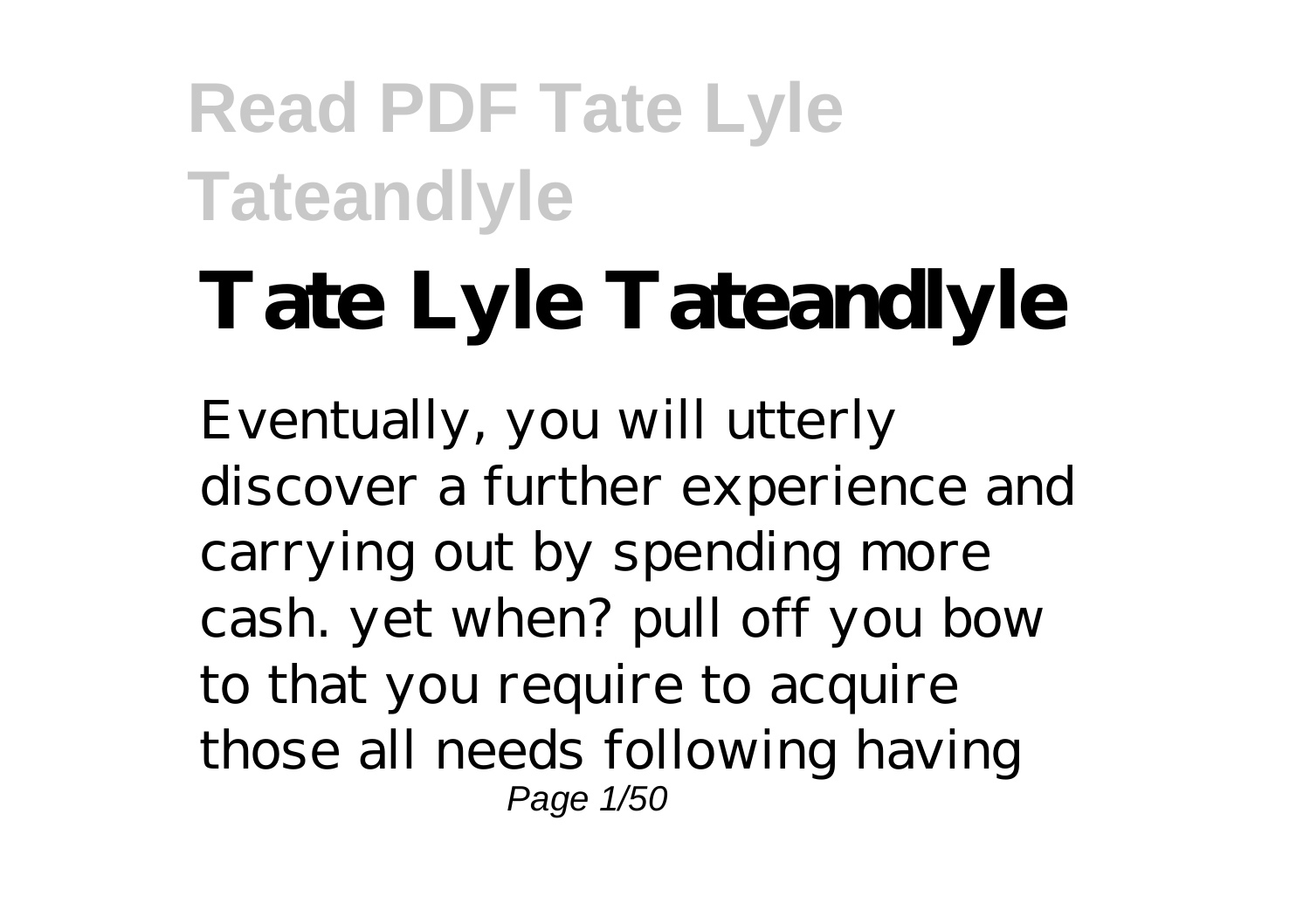significantly cash? Why don't you attempt to get something basic in the beginning? That's something that will lead you to understand even more just about the globe, experience, some places, considering history, amusement, and a lot more?

Page 2/50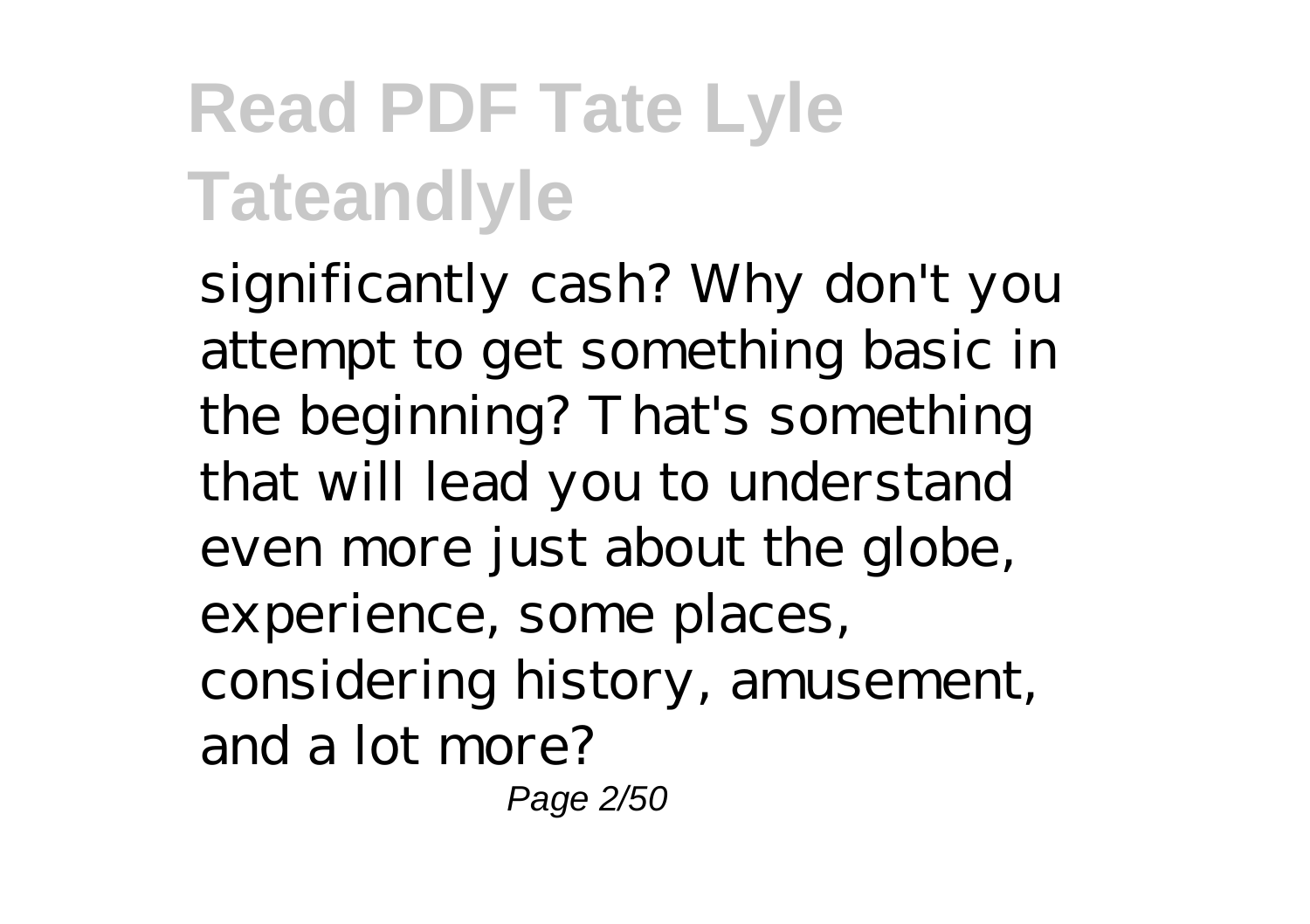It is your categorically own epoch to feign reviewing habit. in the midst of guides you could enjoy now is **tate lyle tateandlyle** below.

How is Truterra and Tate \u0026 Lyle partnering together to help Page 3/50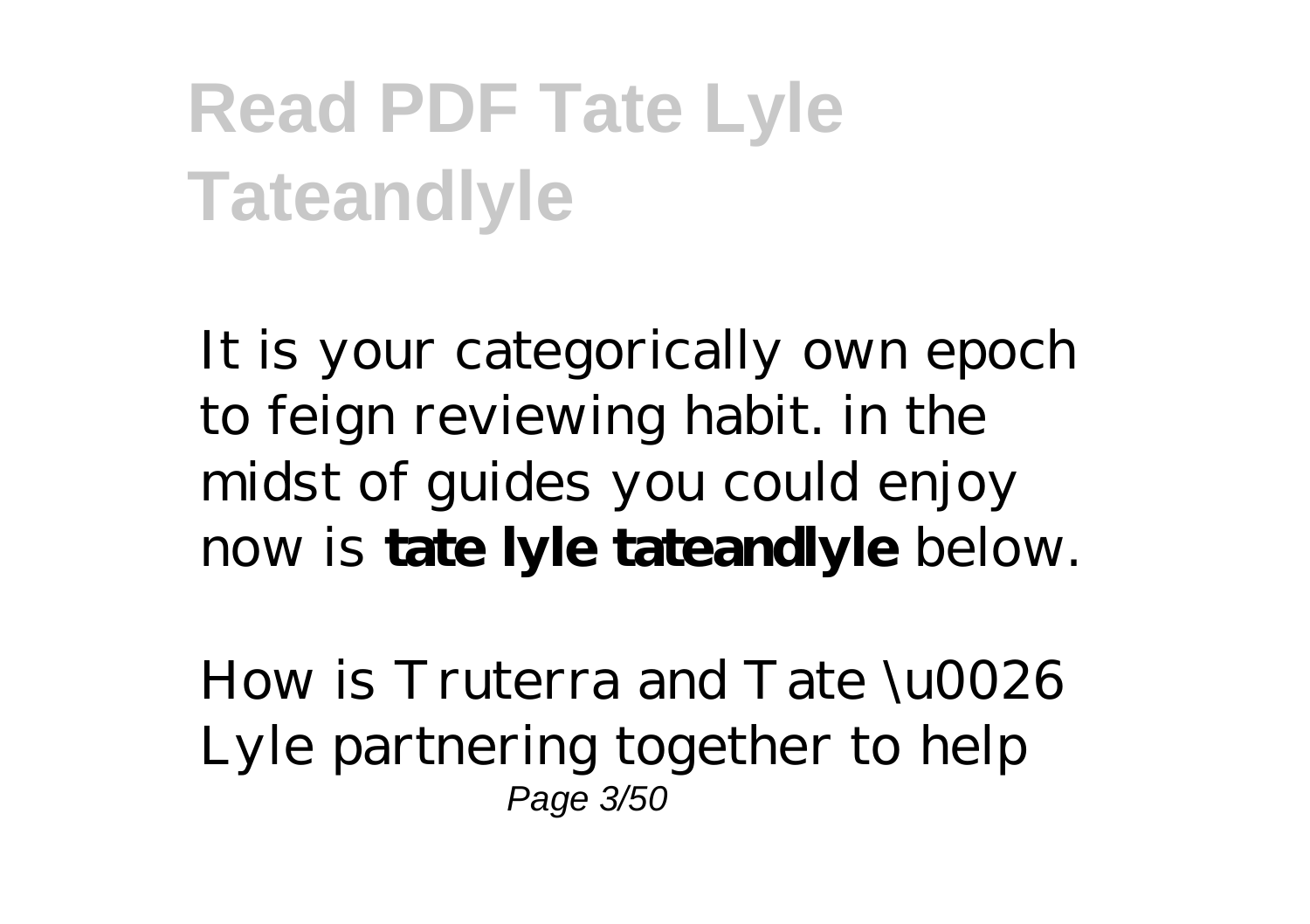farmers?

ABB helps Tate \u0026 Lyle grow capacity more than tenfold in four years*SHOULD YOU BUY TATE \u0026 LYLE UK STOCK NOW? TATE \u0026 LYLE UK STOCK REVIEW | UK INVESTING* Tate \u0026 Lyle's Global Choir **How** Page 4/50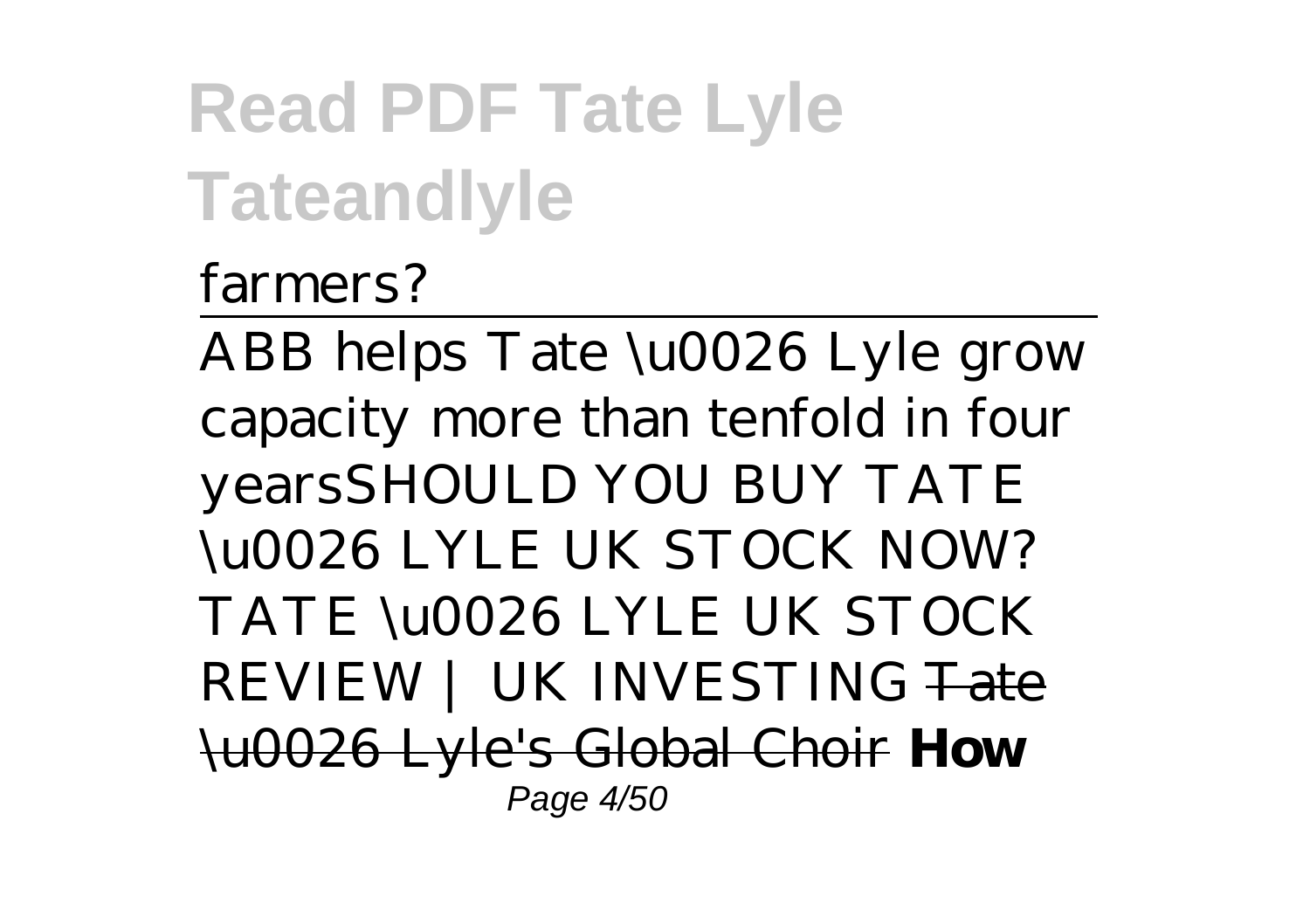**Tate and Lyle came about after the great war. Windrush Foundation** Tate \u0026 Lyle Celebrates 160 years: A timeline Tate \u0026 Lyle Natural Sweetener Webinar *40+ Years of Sucralose The Annual Richard Burton Lecture 2020 - 'Imperial Intimacies:* Page 5/50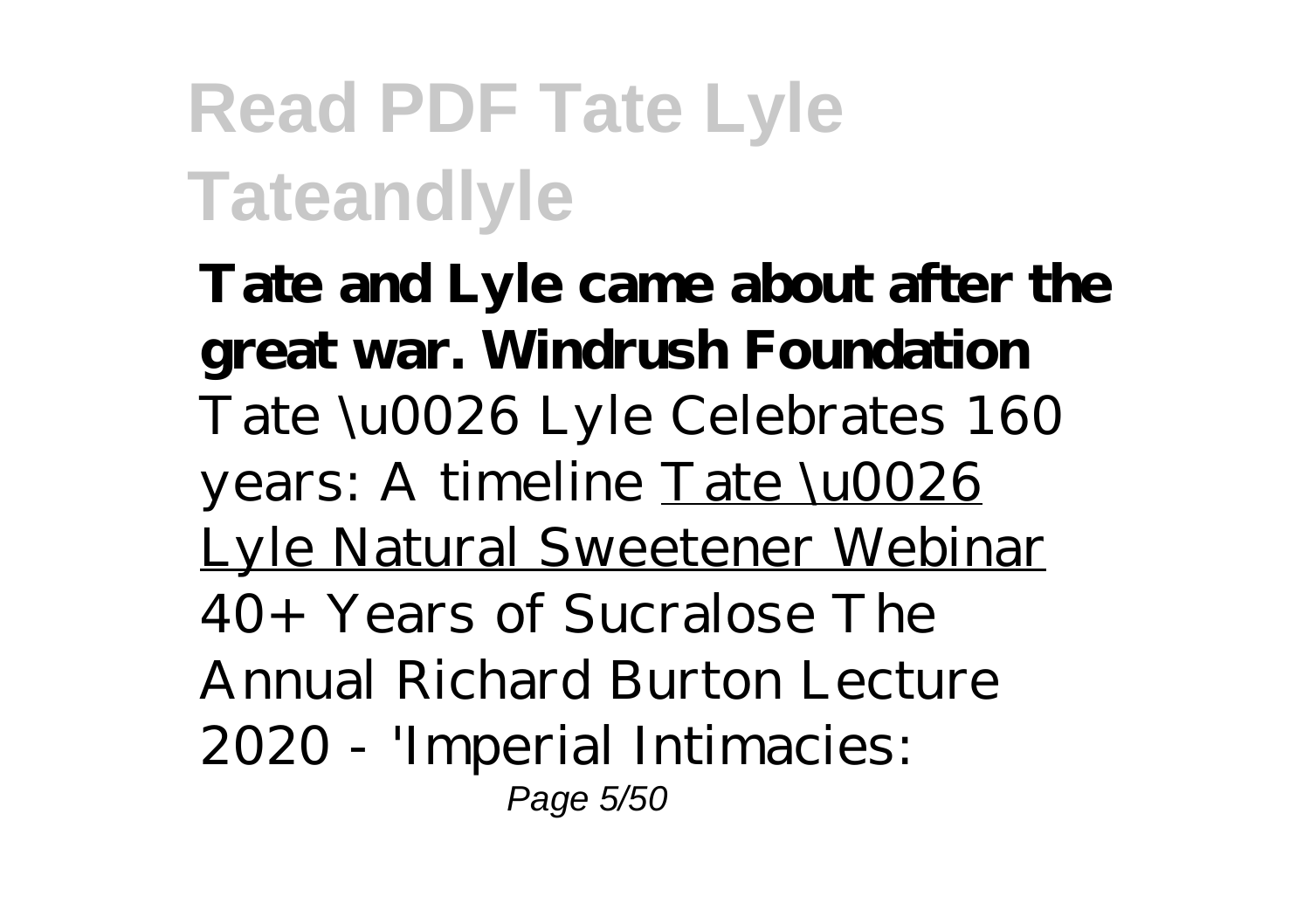*Professor Hazel V. Carby'* 1ST AMENDMENT AUDIT POLLUTION KINGS TATE AND LYLE LAFAYETTE, INDIANA Why do our GSS team in L ó d love their job? [Polish] Business fundamentals will help Tate \u0026 Lyle through coronavirus Page 6/50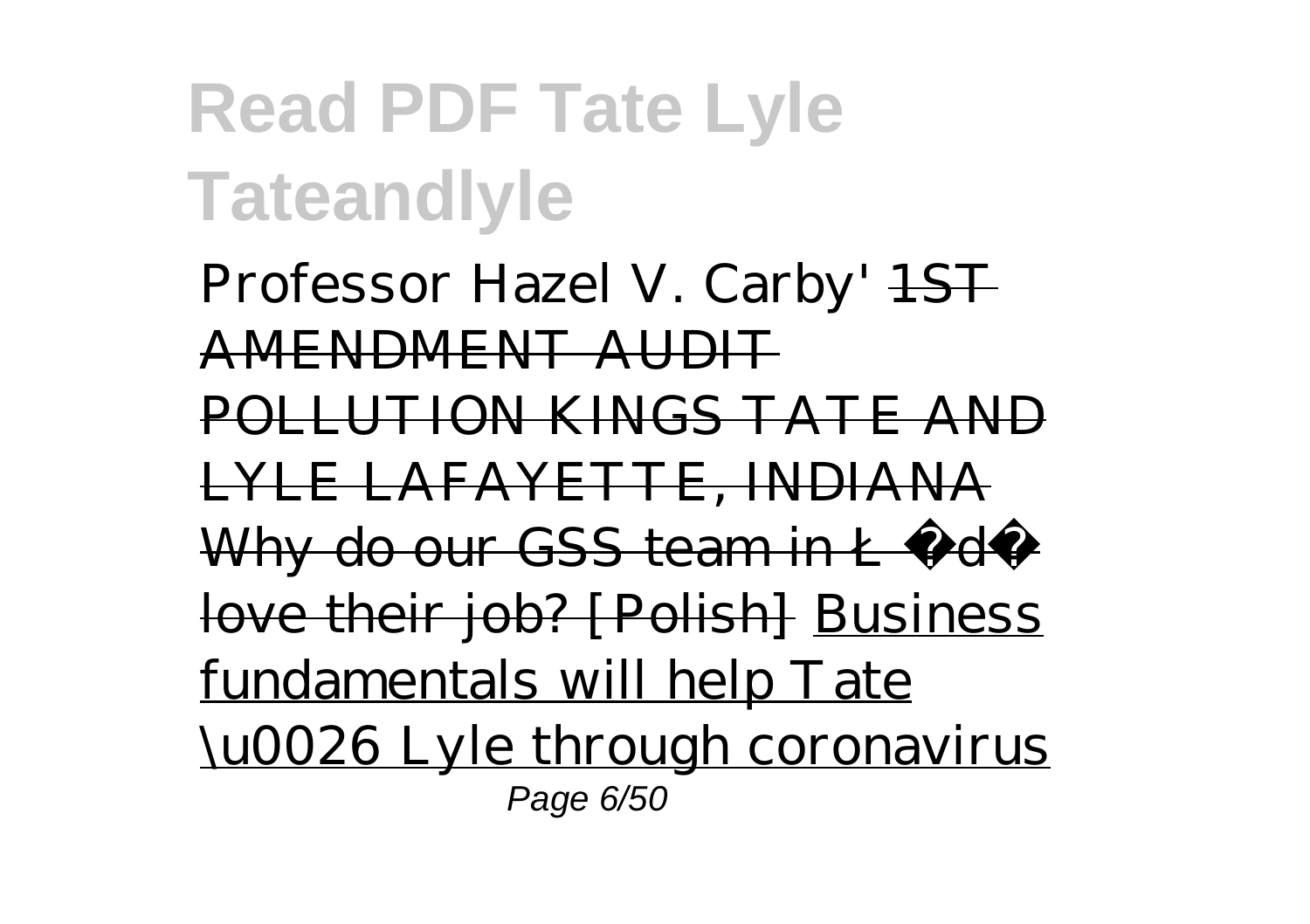uncertainty, CEO says *THE FTSE SHOW 011 | Taylor Wimpey plc - Financial Analysis of UK Stocks* A Tragic Farm Accident: Death in the Silo | The New York Times Dave Owen - Our Little Secret (Satl \u0026 Skeletone Remix) **Dylan Thomas, 1952: A Child's** Page 7/50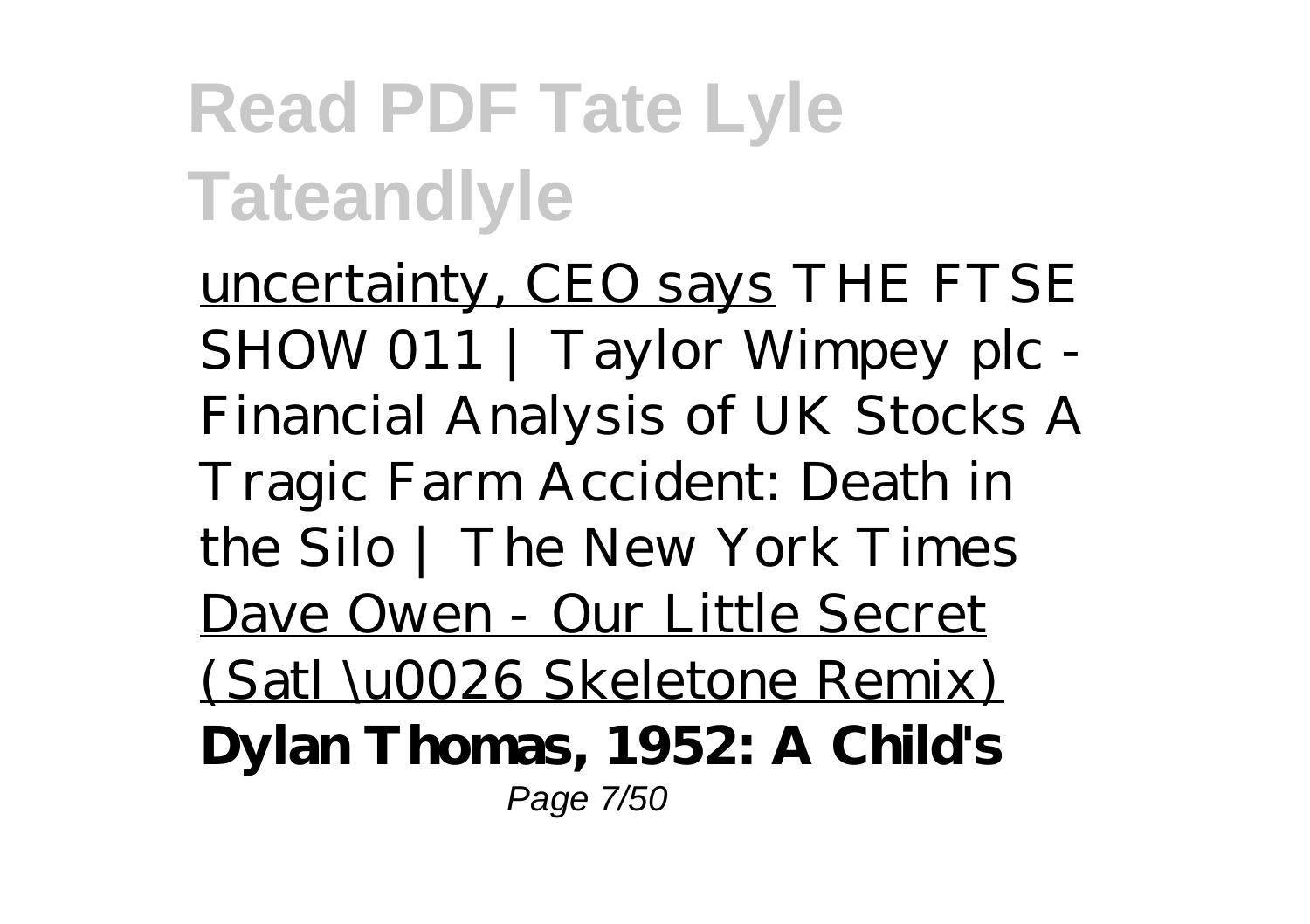**Christmas in Wales, A Story - Recorded at Steinway Hall, NY** ABB Robotics - Picking pancakes This World Of Wales, 1963 TATE \u0026 LYLE SUGAR REFINERY *Burkina Faso : On the road to sustainable agriculture* Shifting Sugar - Finning supply Cat 950Ks Page 8/50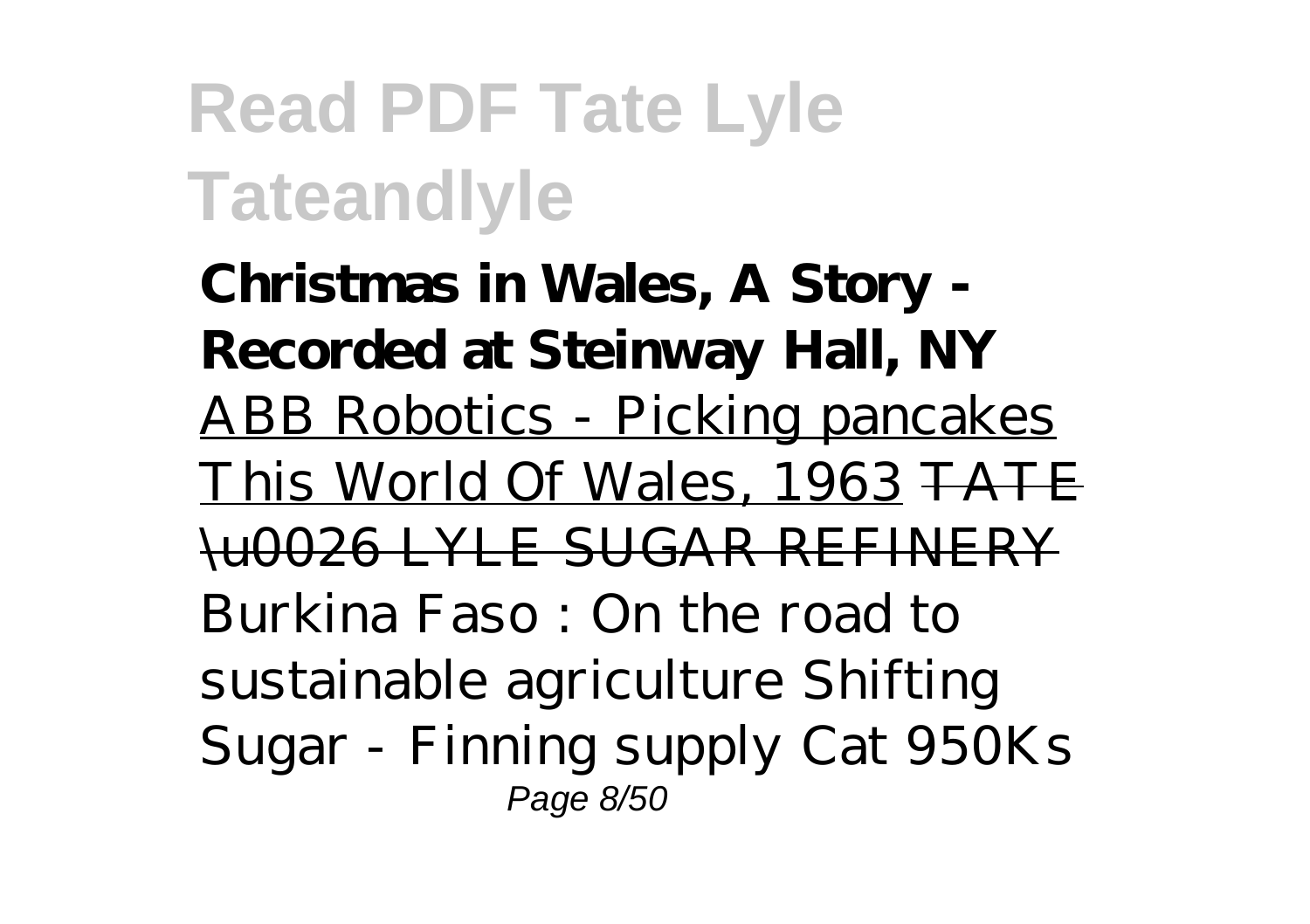to Tate \u0026 Lyle London Refinery Getting to know Global Support Services (GSS)

It All Starts With Crops Painting a sky above the Tate and Lyle Sugar factory London

THE FTSE SHOW 002 | Tate \u0026 Lyle plc**Sustainable**

Page 9/50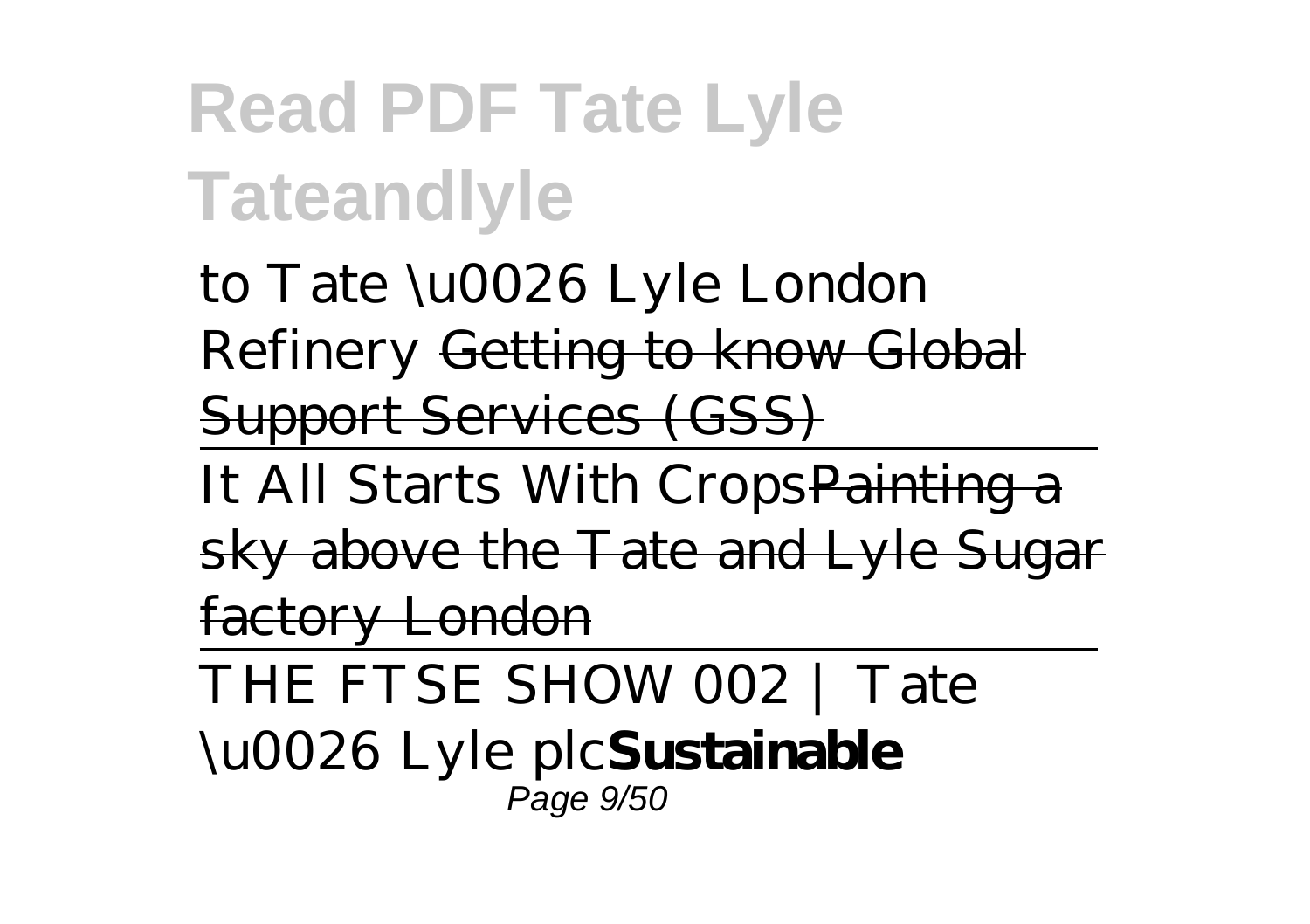**Agriculture Programme Results** Tate and Lyle Advert featuring Gary Rhodes - 1997 *The Benefits of Prebiotic Fibres: Understanding the why behind the what* GLXY - Tate \u0026 Lyle *Introducing our Purpose: Improving Lives for Generations* Tate Lyle Tateandlyle Page 10/50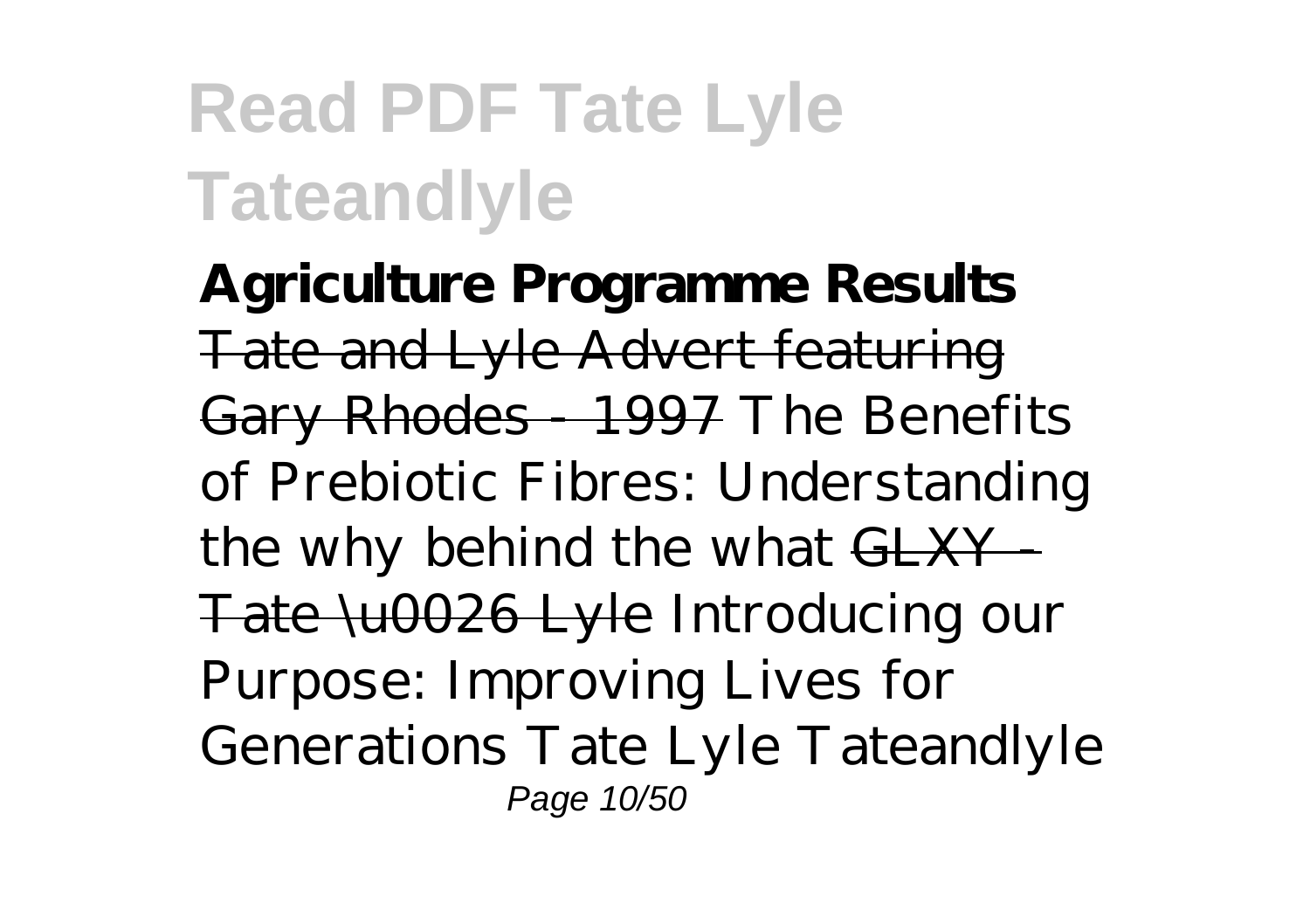London, UK, 14 December 2020 - Tate & Lyle PLC (Tate & Lyle), a leading global provider of food and beverage ingredients and solutions, has found that almost three quarters (73%) of European bakery manufacturers...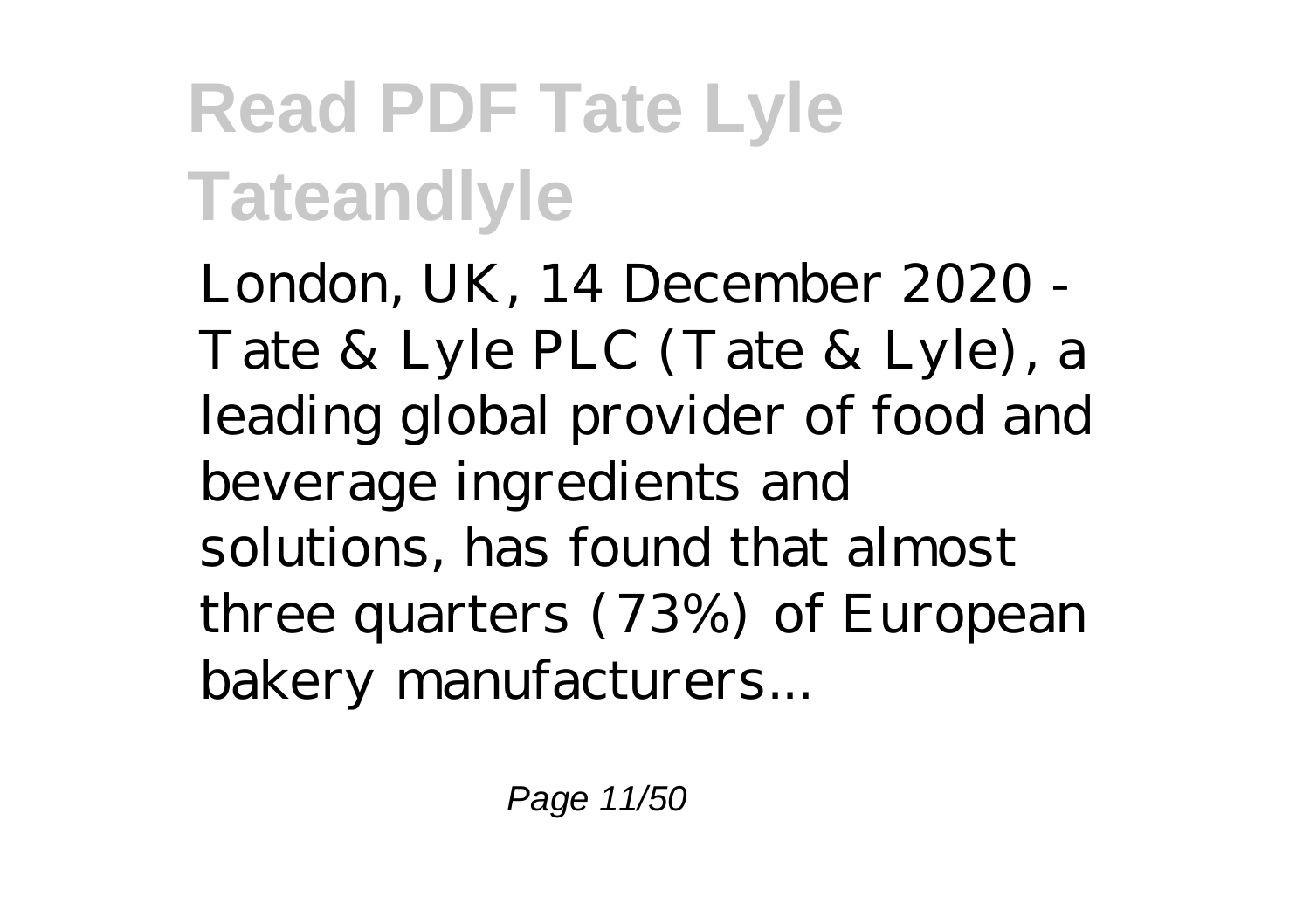Home | Tate & Lyle Tate & Lyle Commentary. 12/15/20. Morning Commentary 12/15/2020. Overnight trade has SRW Wheat up roughly 2 cents, HRW up 1; HRS Wheat up 3, Corn is down 2 cents; Soybeans down 5; Soymeal down \$1.50, and Soyoil Page 12/50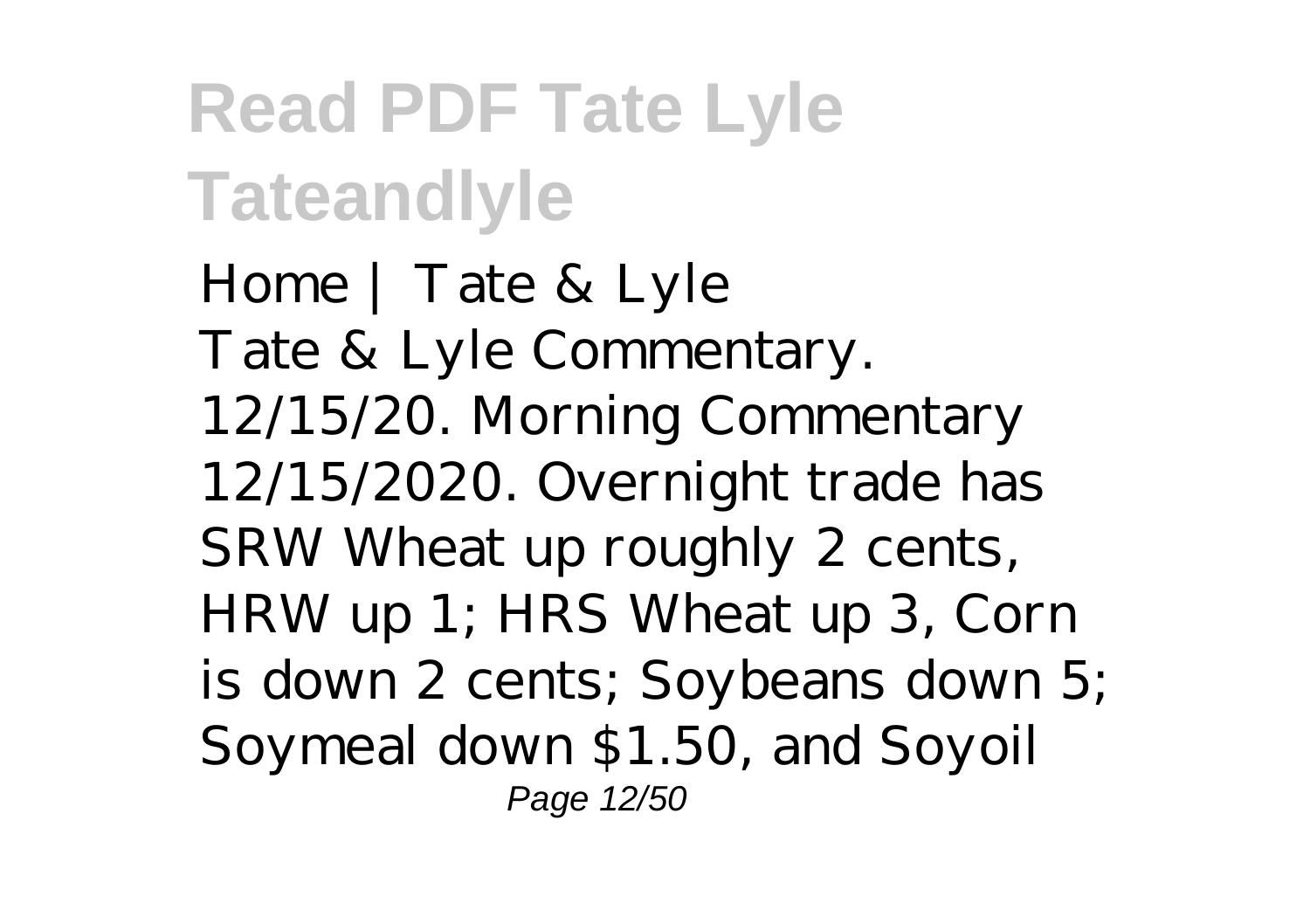up 5 points.

Tate & Lyle Grain | Home We are committed to operating responsibly, working with our local communities and protecting the environment for future generations. Our core values of Page 13/50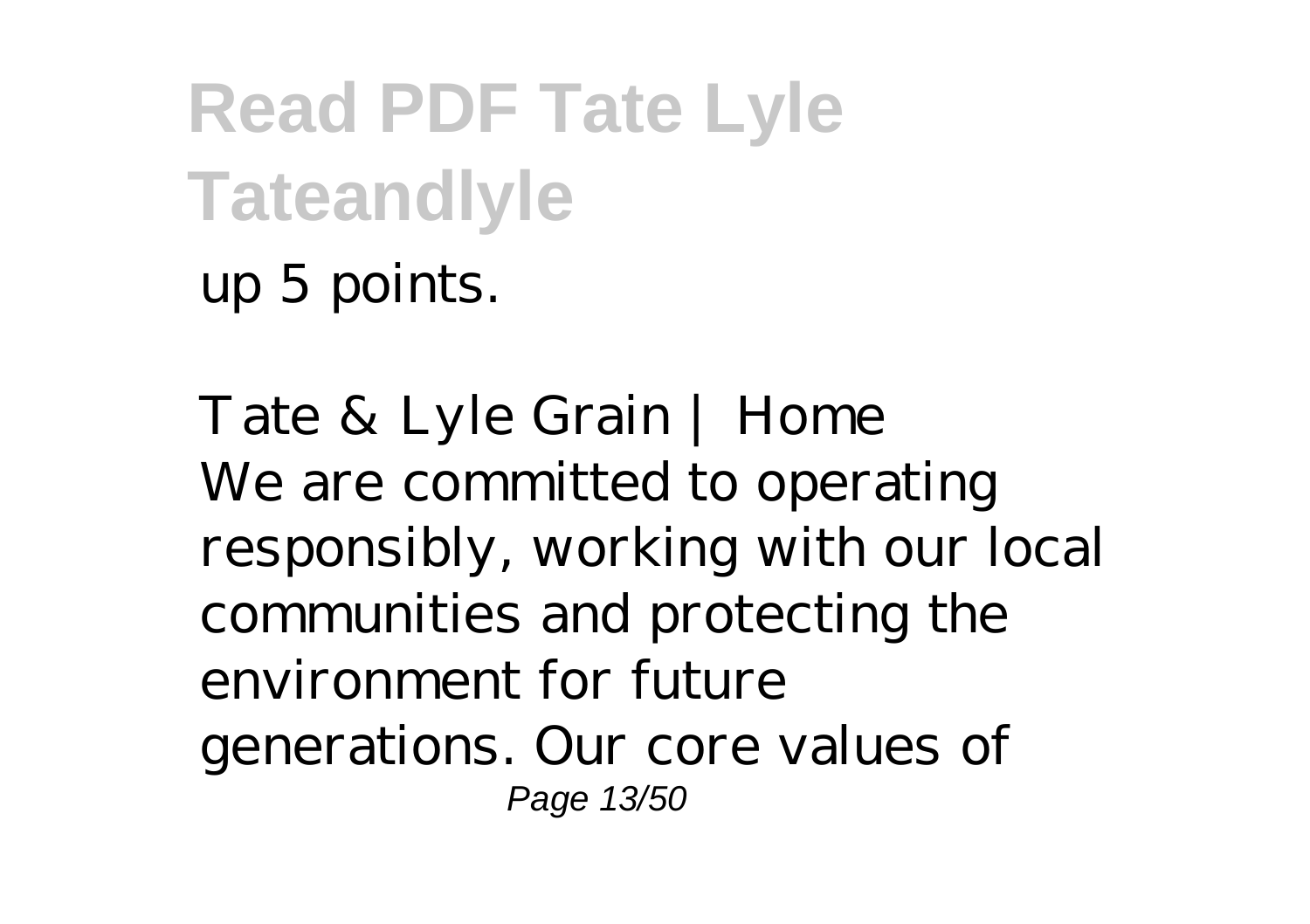safety, integrity and respect help drive our corporate responsibility programme.

Our Purpose | Tate & Lyle tateandlyle.com London, UK, 14 December 2020 - Tate & Lyle PLC (Tate & Lyle), a Page 14/50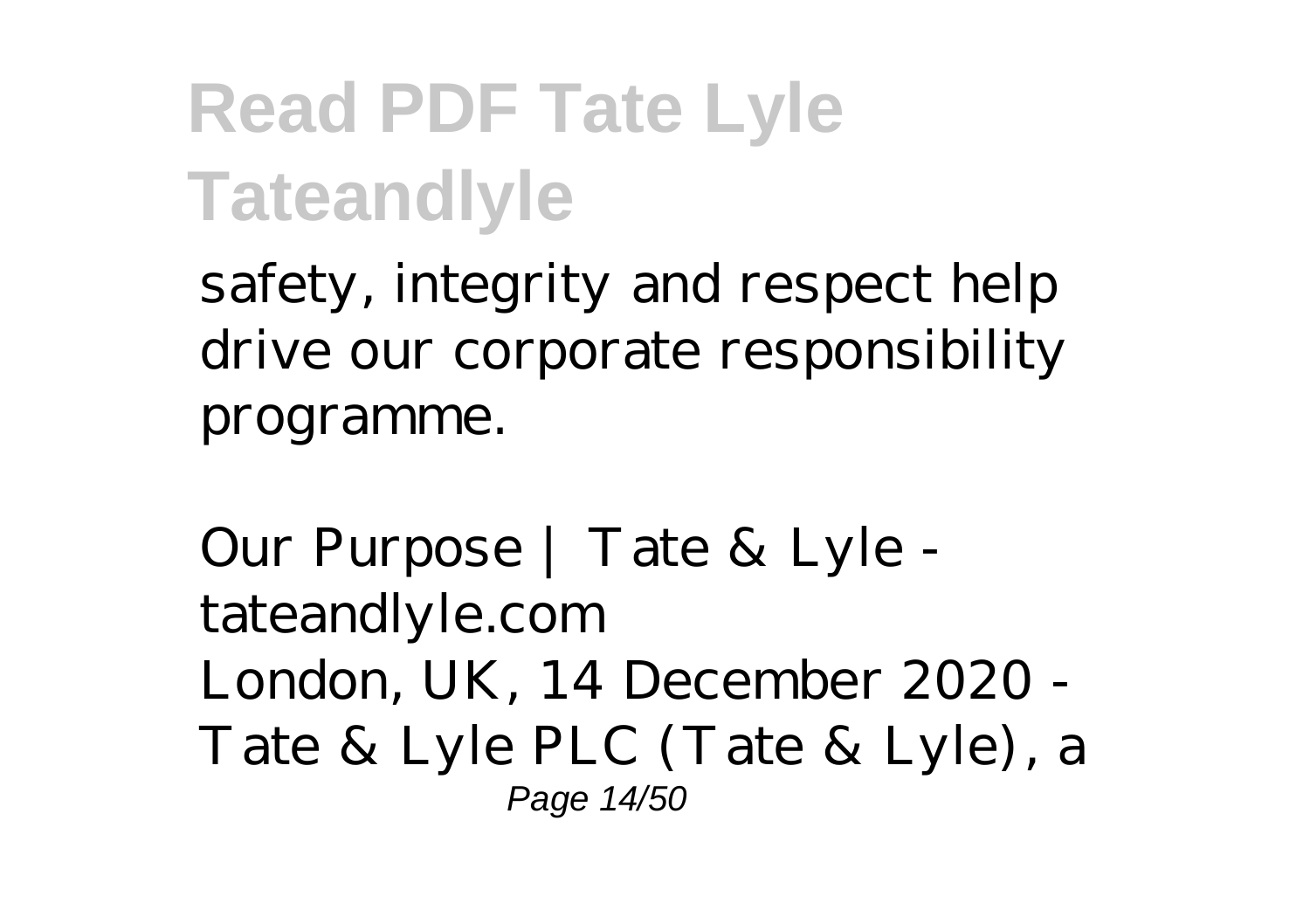leading global provider of food and beverage ingredients and solutions, has found that almost three quarters (73%) of European bakery manufacturers...

What we do | Tate & Lyle Tate & Lyle Ventures Our venture Page 15/50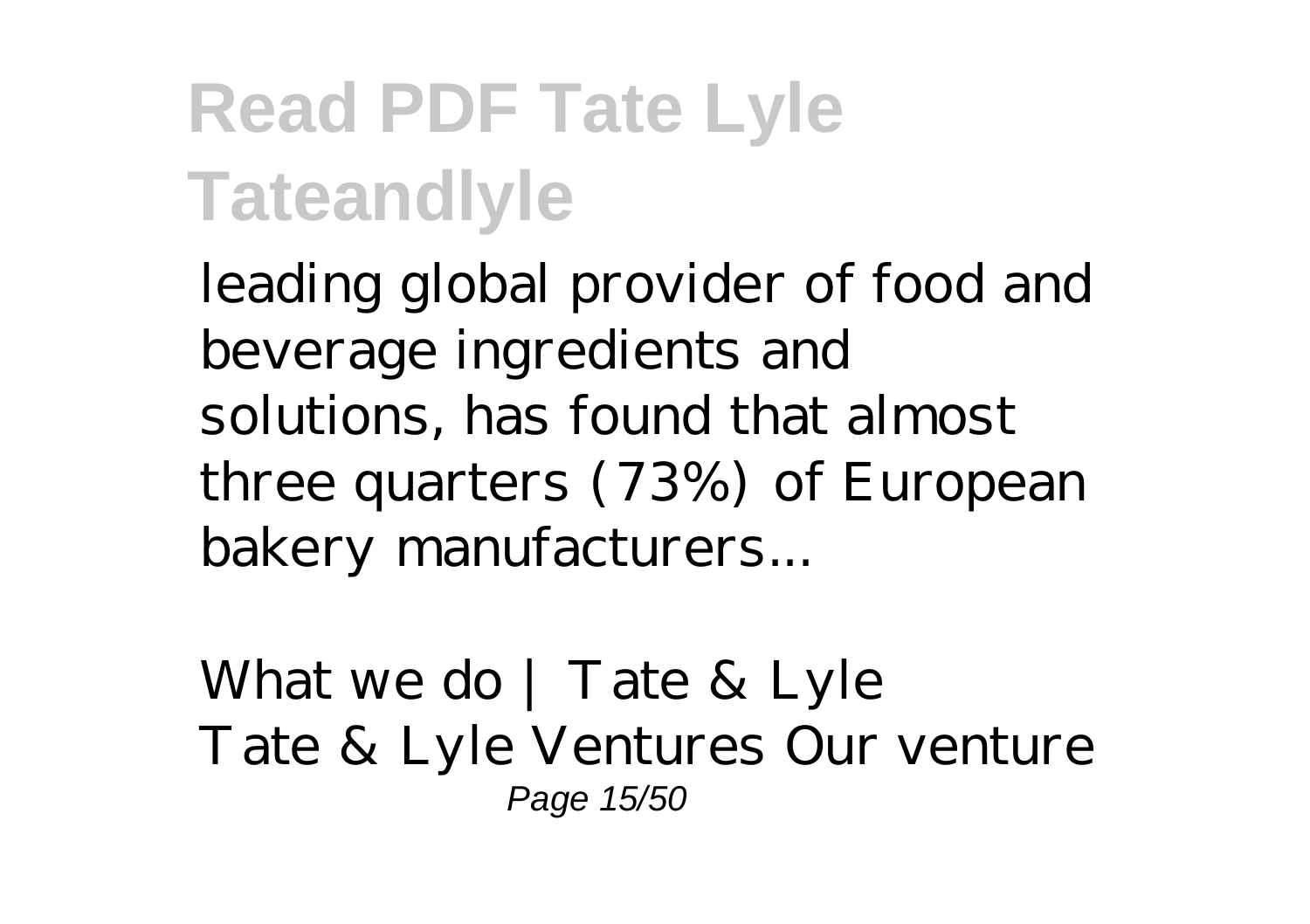capital fund invests in high growth companies in the fields of food science and technology with a specific drive towards products that help consumers stay healthy.

Tate & Lyle - Ventures | Tate & Lyle

Page 16/50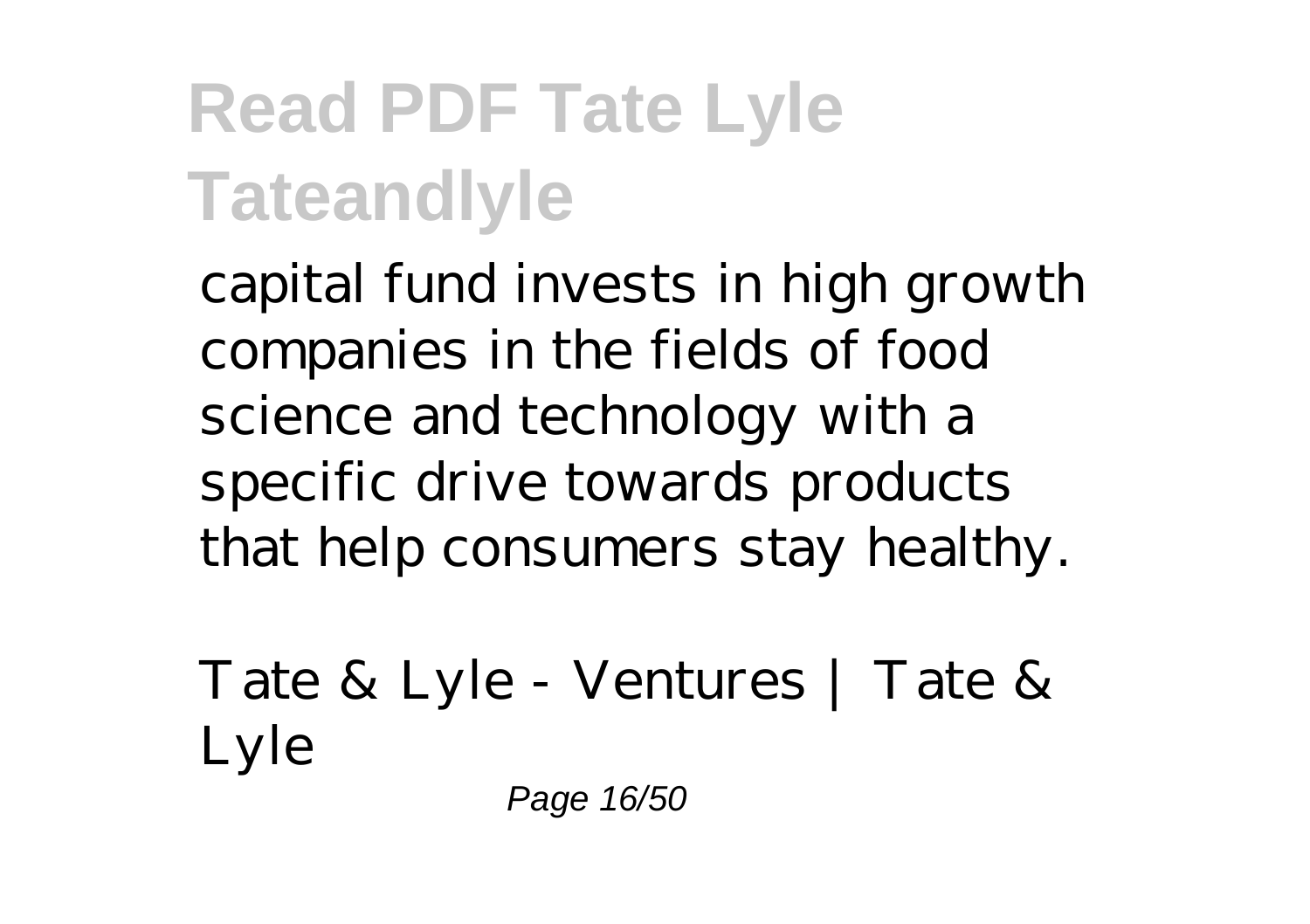ATTENTION As we navigate the rapidly evolving Coronavirus (COVID-19) developments, we recognize that communities we live and work in are being affected. The health and safety of our customers, vendors and employees are top priority as we move Page 17/50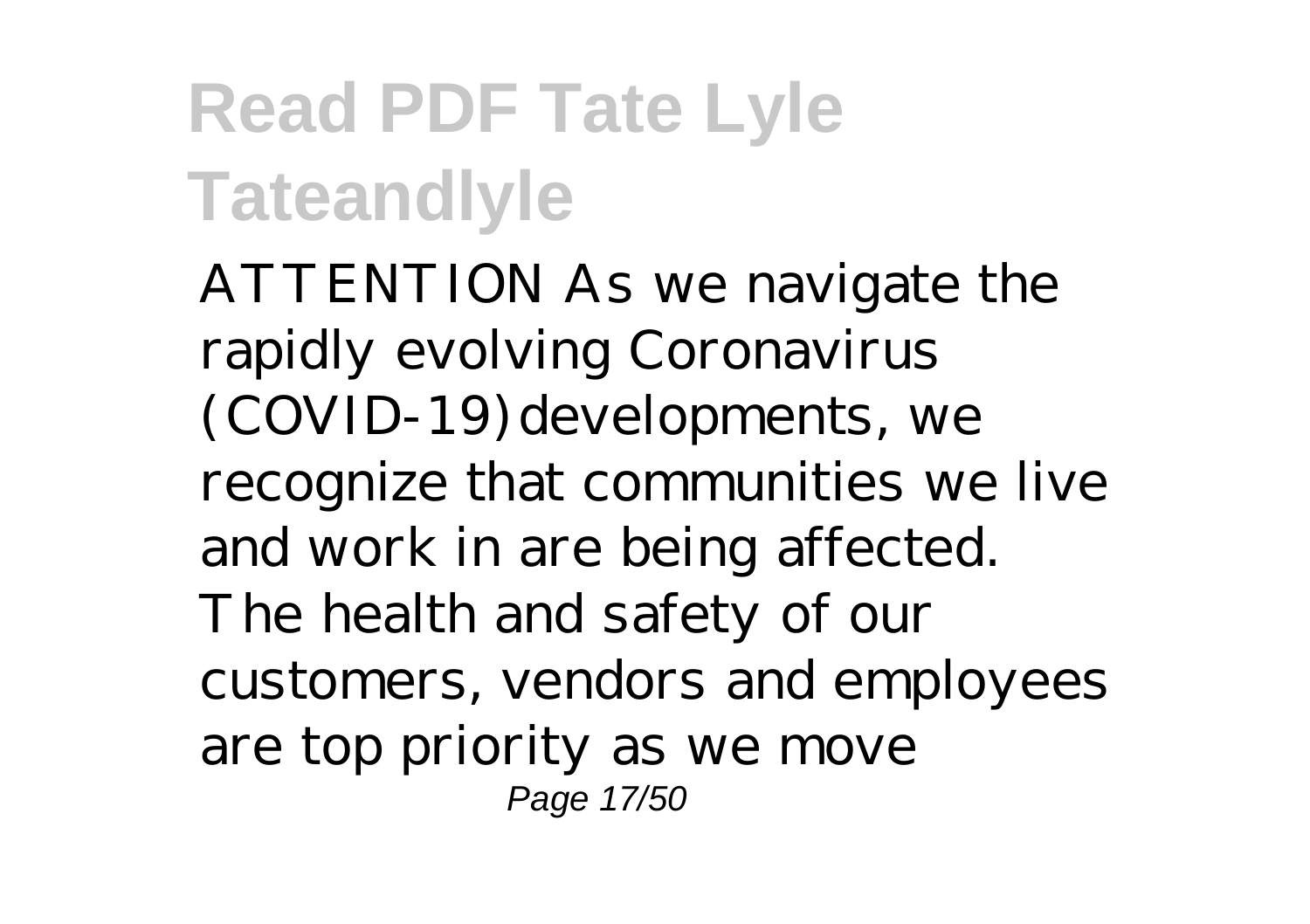through this unexplored landscape. With the uncertainty associated with Coronavirus, we will be working to protect everyone in our business community.

Tate & Lyle Grain | Cowden Although the elevator is still Page 18/50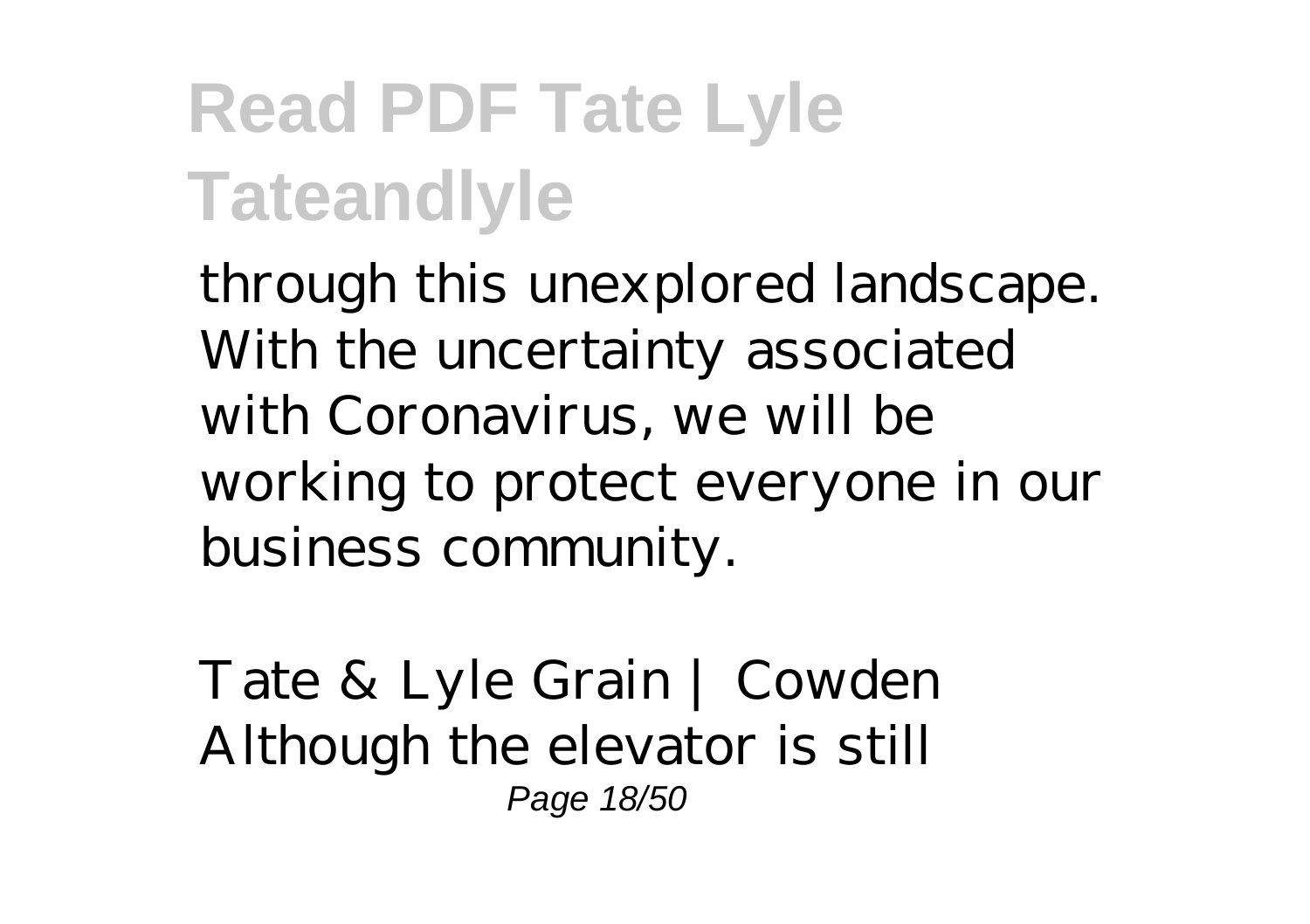accepting grain, the office will be on lockdown until further notice due to Covid-19. Please call the office at 815-432-4169 or Mike on his cell phones below. Mike:765-430-0752 ATTENTION Dear Valued Customers, As we navigate the rapidly evolving Page 19/50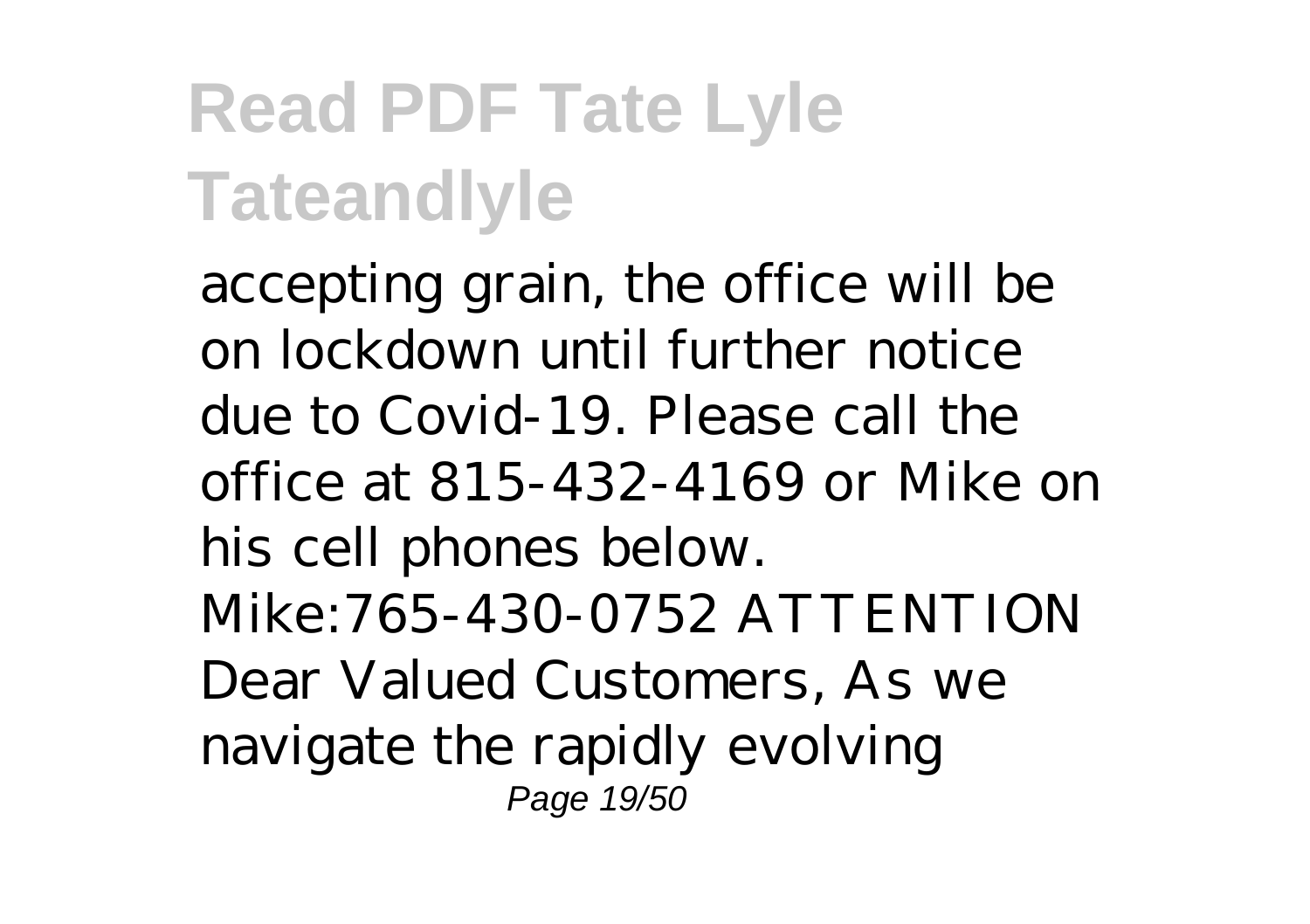Coronavirus (COVID-19) developments, we recognize that communities we live and work in are being affected.

Tate & Lyle Grain | Watseka Back for a second Virtual Choir production, here are the Tate and Page 20/50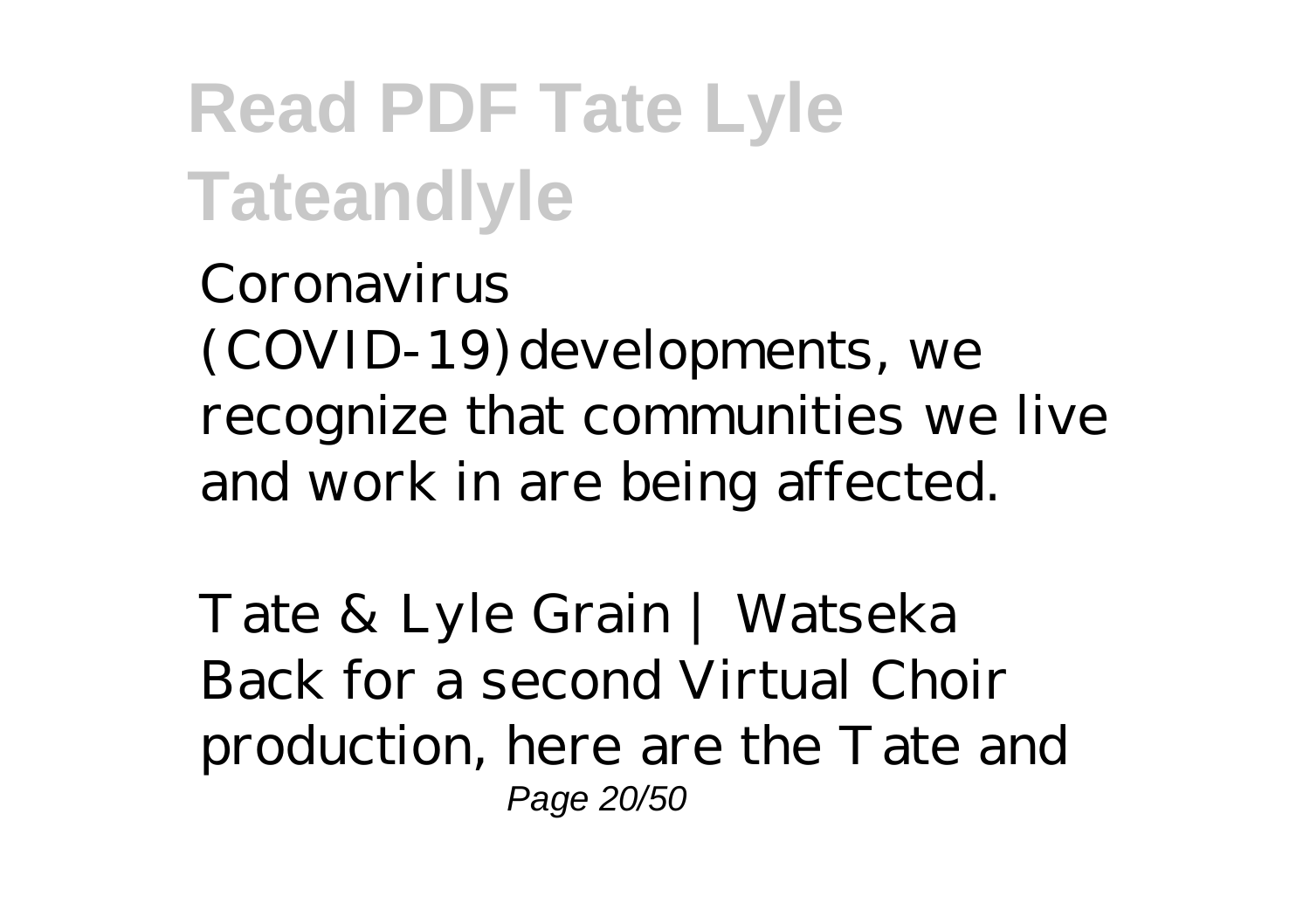Lyle Global Choir singing Lean on Me.

Tate and Lyle Global Choir perform Lean on Me - YouTube Henry Tate and Abram Lyle both started something special all those years ago when one began making Page 21/50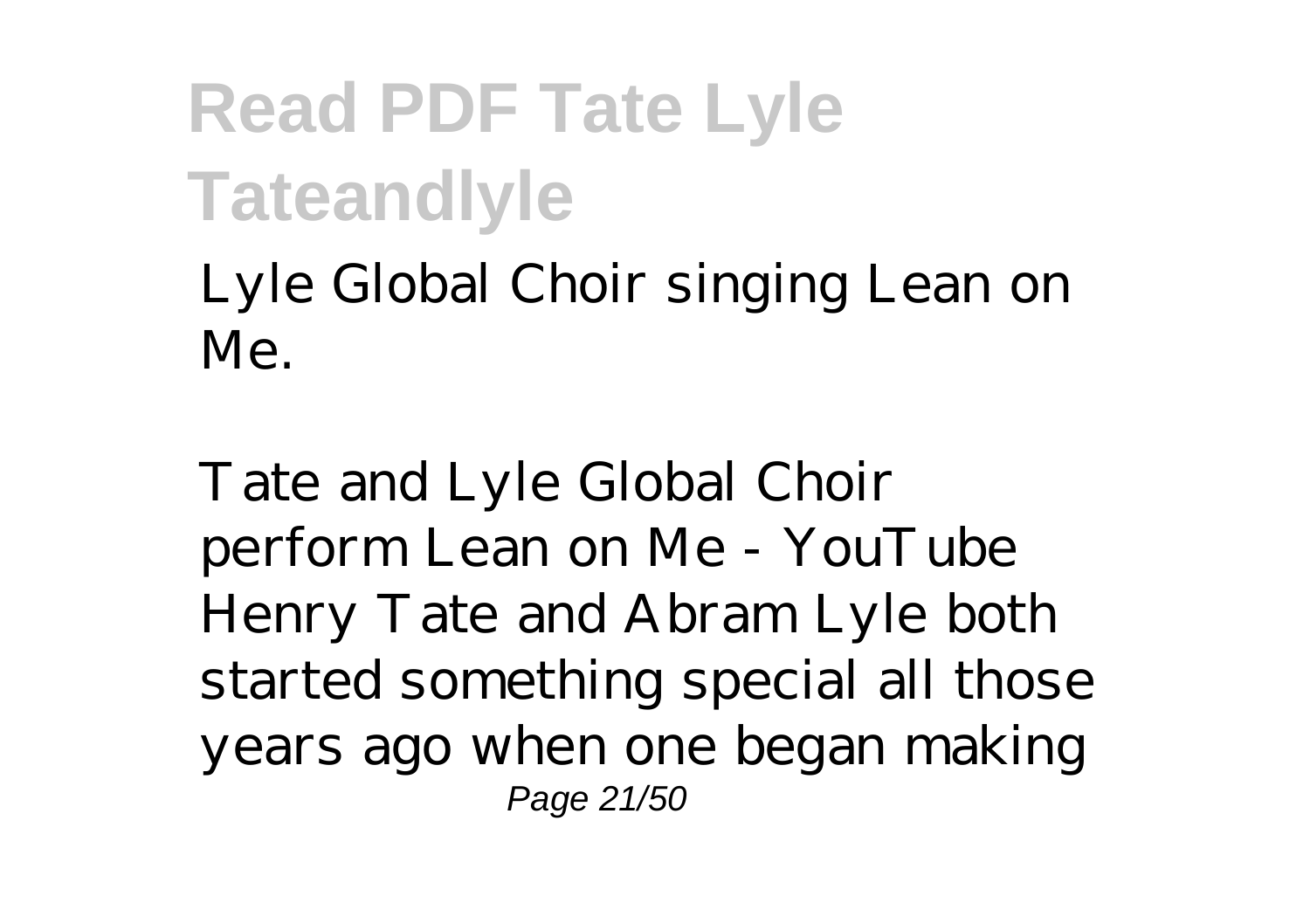sugar cubes and the other golden syrup. Our iconic brands have now become household names and have a proud tradition in providing delightful sweetness to consumers around the world.

Home | Tate & Lyle Sugars Page 22/50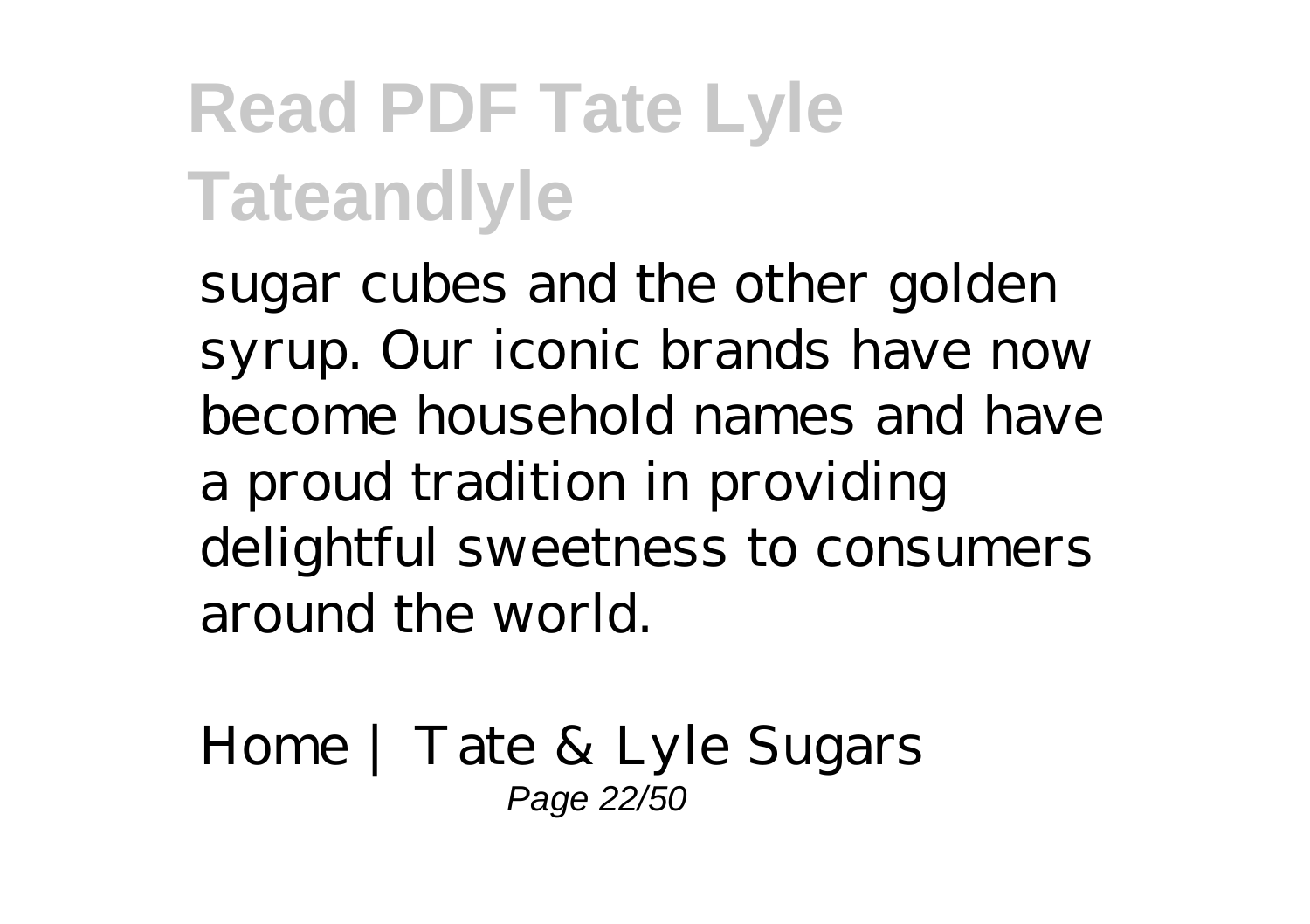All grain buyers will be working from home until further notice. To reach Hunter Chastain (765-477-5365), Jordan Gentry (765-477-5363), or Ginny Jones  $(765-477-5294)$  please call either their individual office line or their cell phone. Hours at both the Page 23/50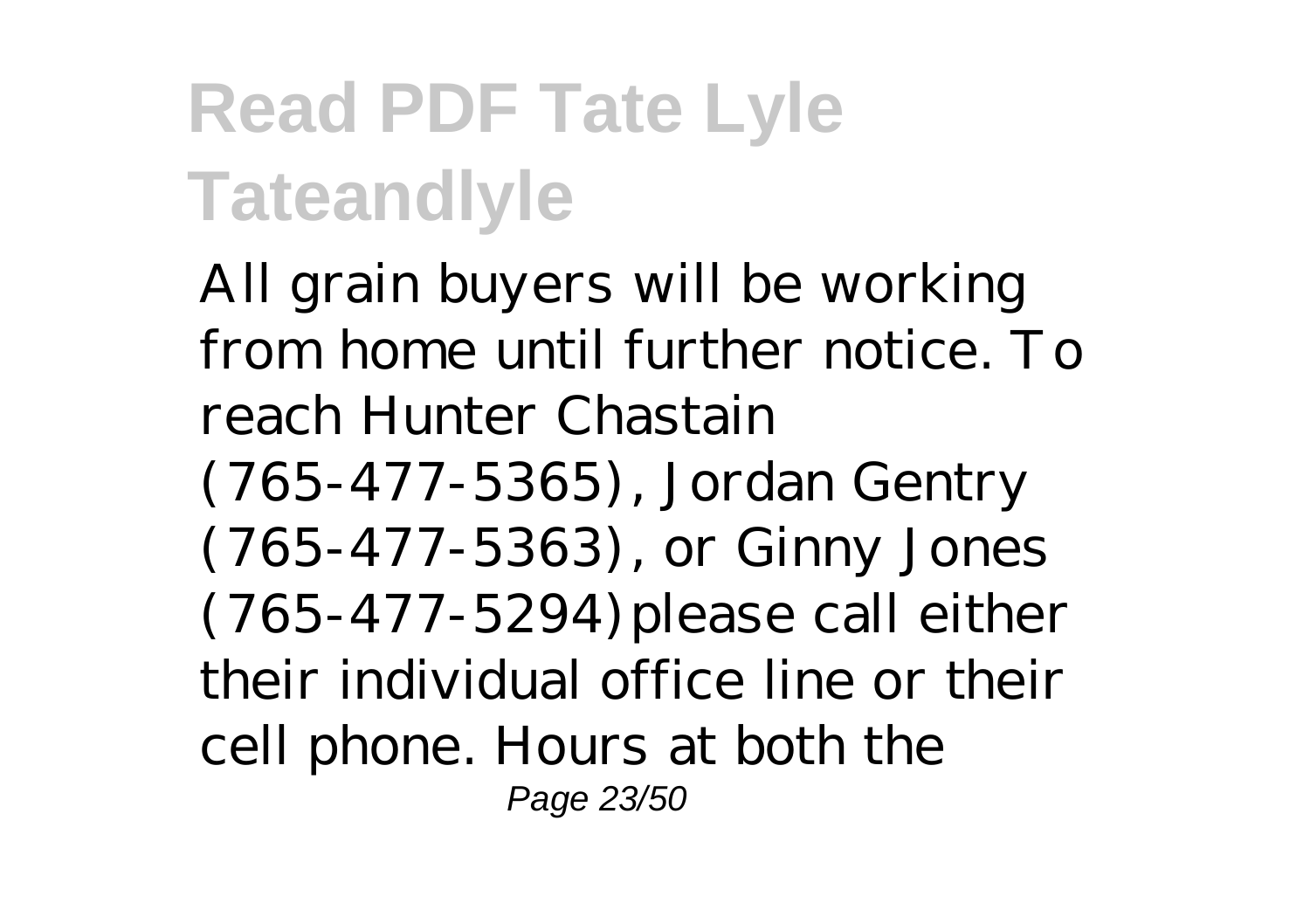Lafayette South and Sagamore plants are subject to change based on conditions. If you'd like to receive the most up to date corn receiving ...

Tate & Lyle Grain | Lafayette Tate & Lyle's Scope 1, 2 and 3 Page 24/50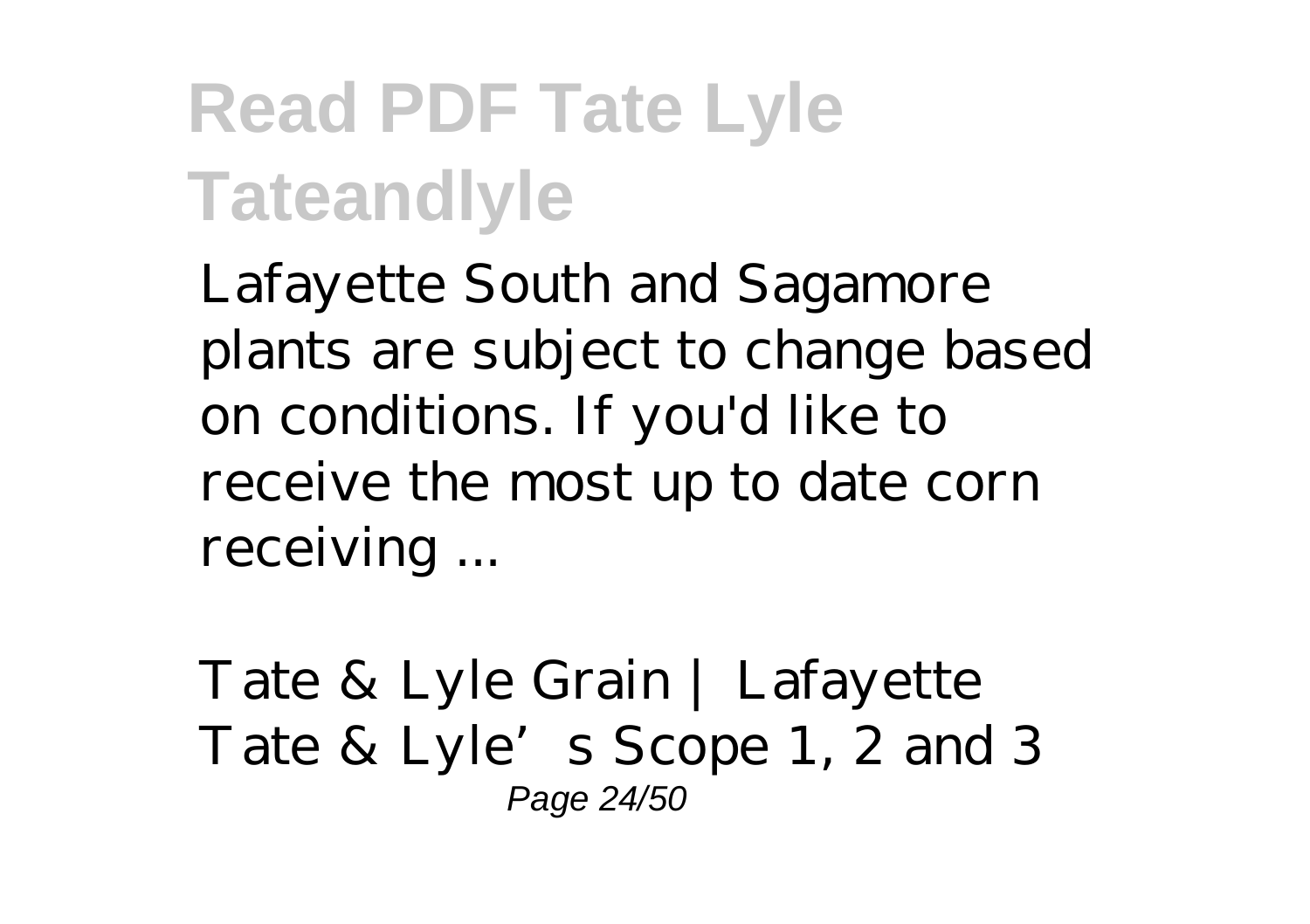greenhouse gas emissions reduction targets for 2030 are approved as science-based by the Science Based Targets initiative, meaning they are in line with the goals of the Paris Agreement on Climate Change. Tate & Lyle will report on the first year of Page 25/50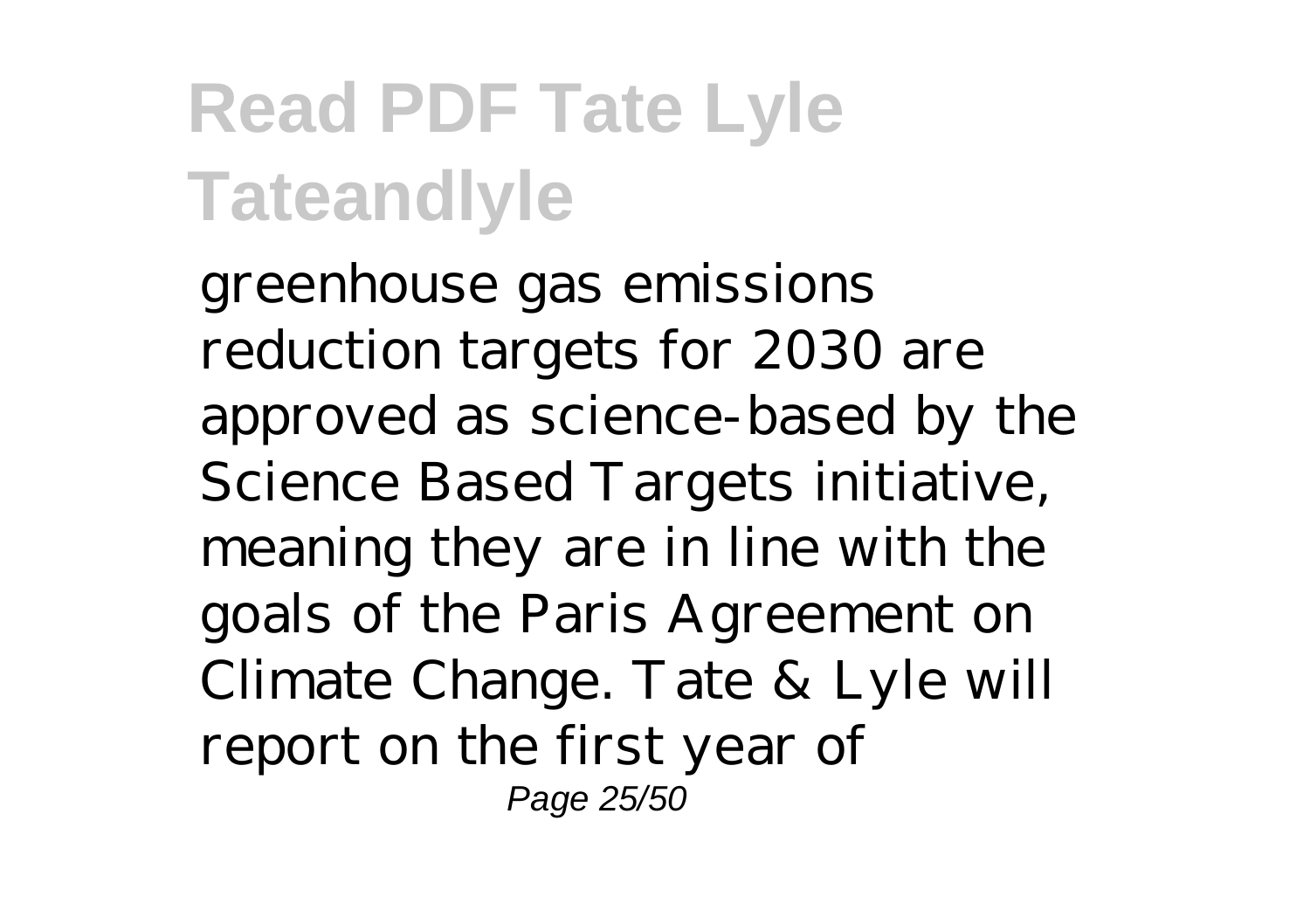progress against its purpose commitments and targets in 2021.

Tate & Lyle Sets Out Purpose in New Publication | 2020-12 ... We are committed to operating responsibly, working with our local communities and protecting the Page 26/50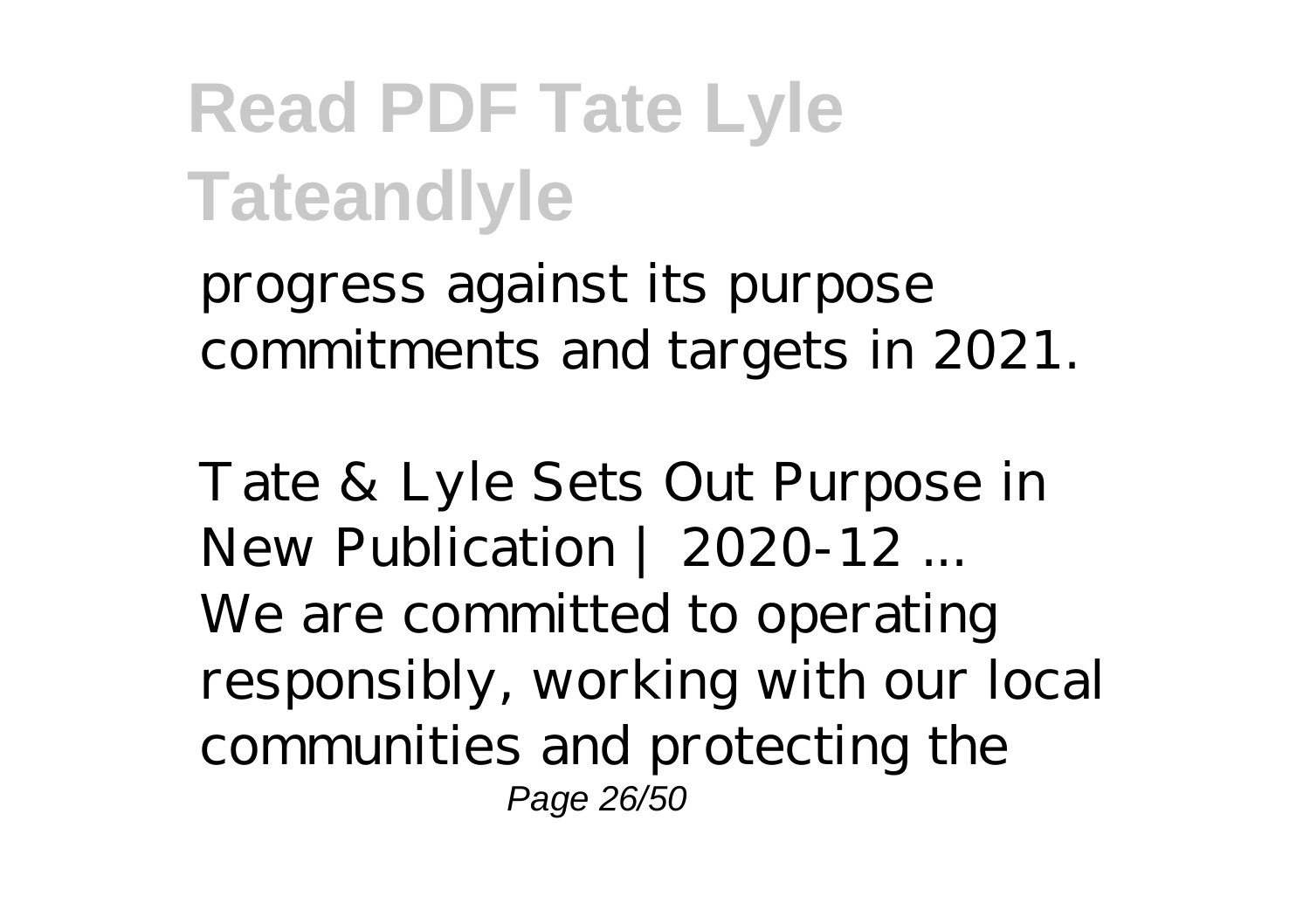environment for future generations. Our core values of safety, integrity and respect help drive our corporate responsibility programme.

Our Purpose | Tate & Lyle NorthFacilityScale: 219-567-2004 Page 27/50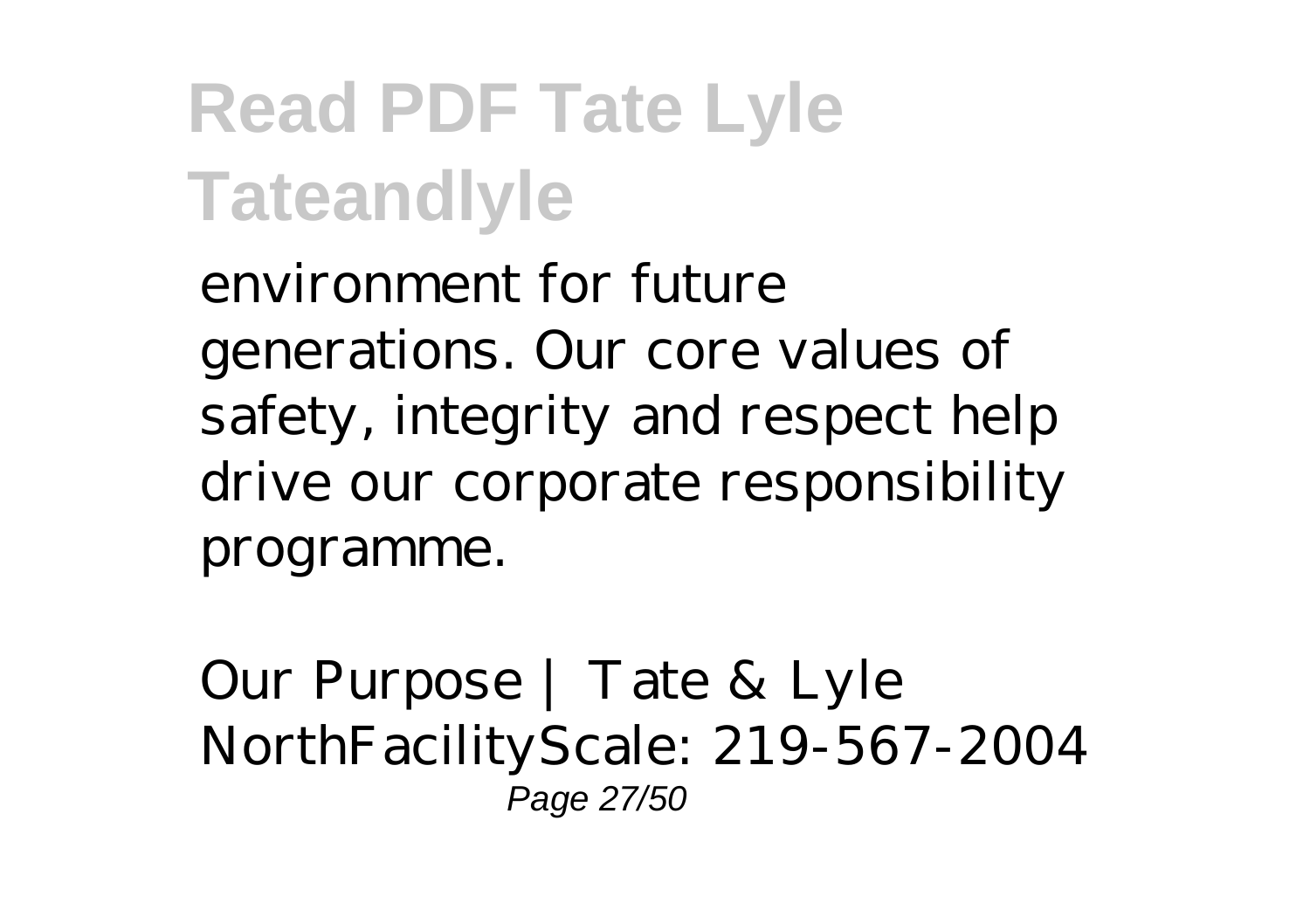ATTENTION Dear Valued Customers, As we navigate the rapidly evolving Coronavirus (COVID-19) developments, we recognize that communities we live and work in are being affected. The health and safety of our customers, vendors and employees Page 28/50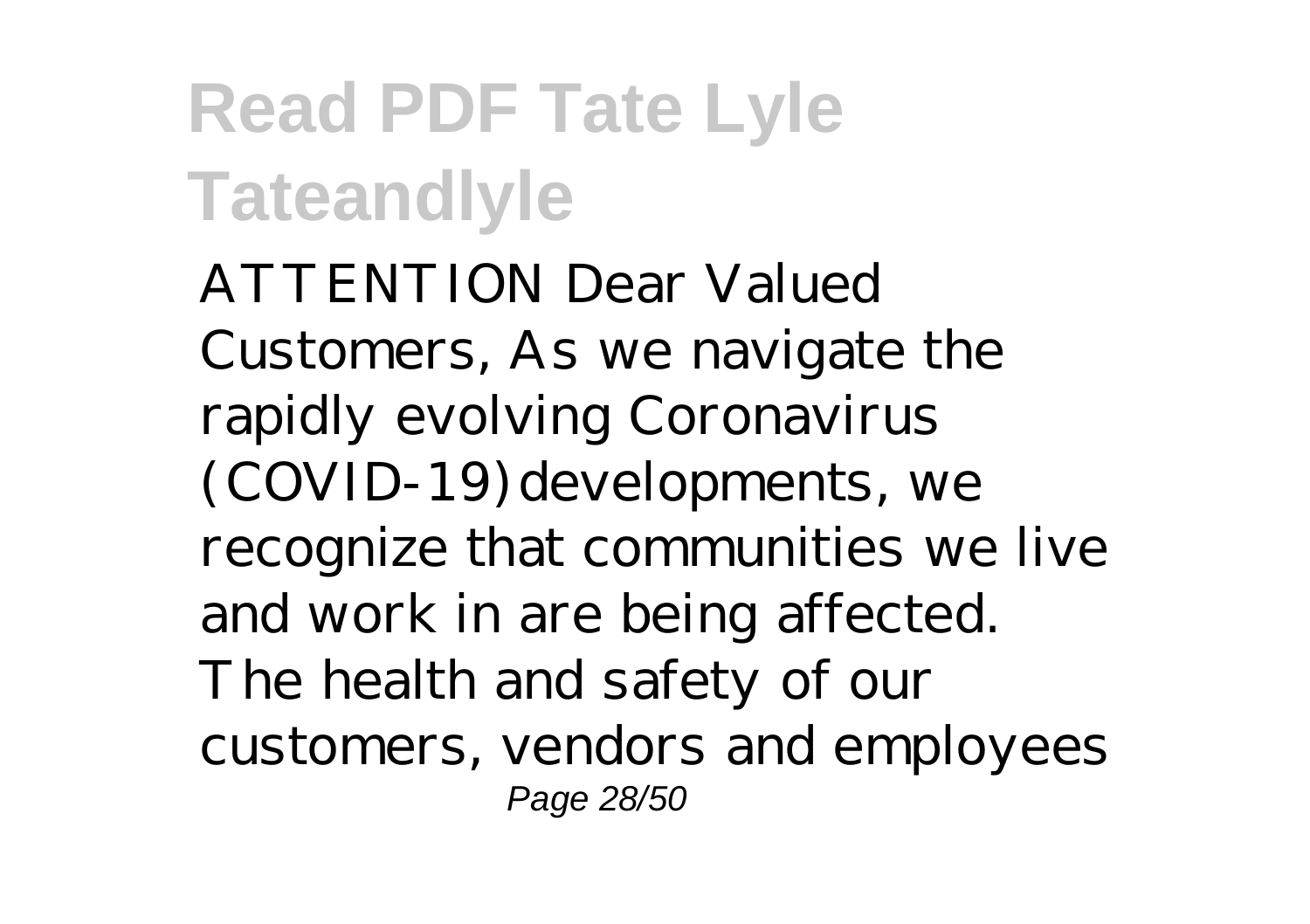are top priority as we move through this unexplored landscape. With the uncertainty associated with Coronavirus, we will be ...

Tate & Lyle Grain | Francesville Tate & Lyle® has evolved from the London barbershops in which Page 29/50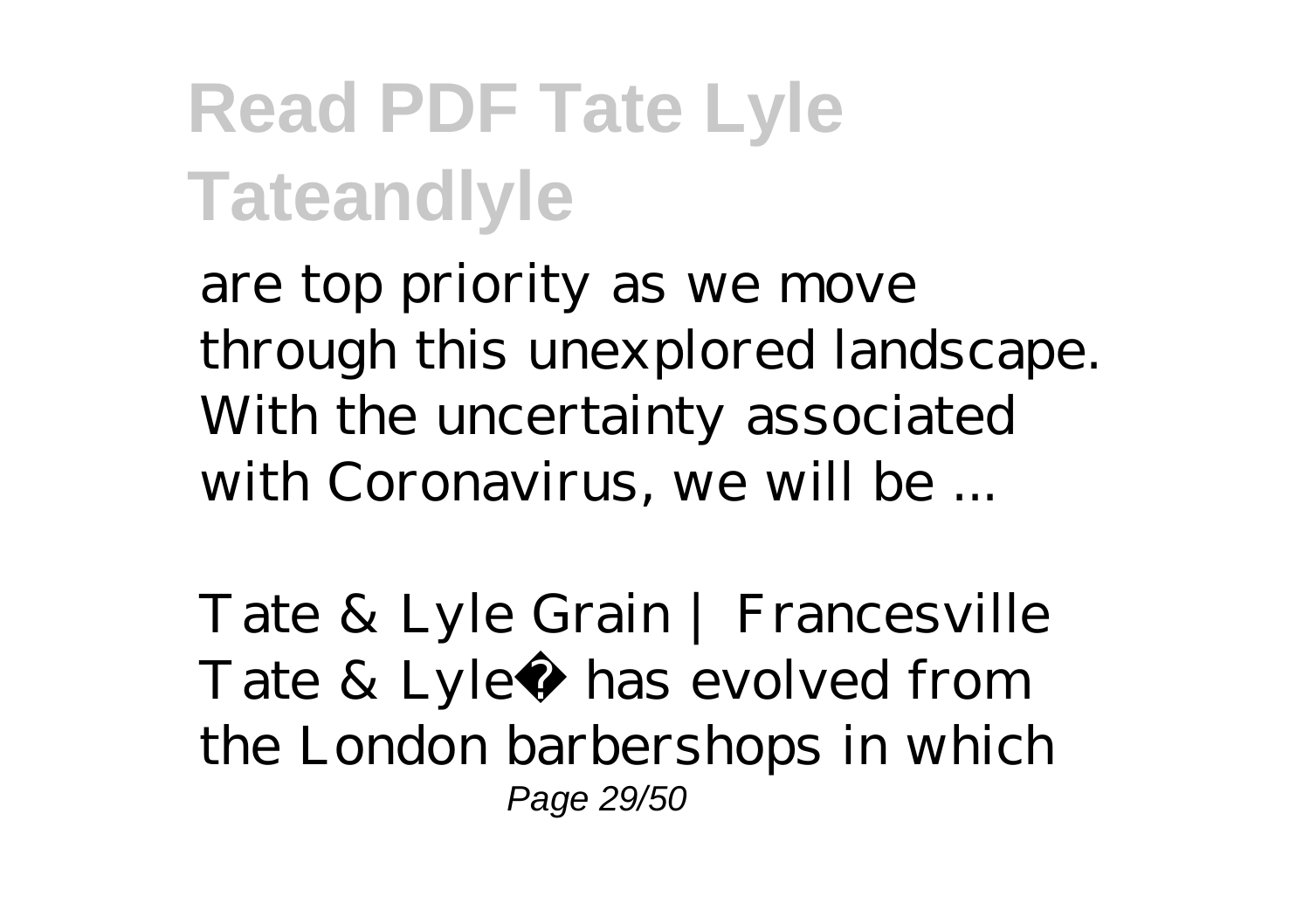its founder cut his teeth and its vision is to deliver cutting edge results with a touch of class. Bespoke individualism is part of our rich heritage. I had the best service and everyone was so friendly! My barber cut looks awesome, thanks, Eric! Page 30/50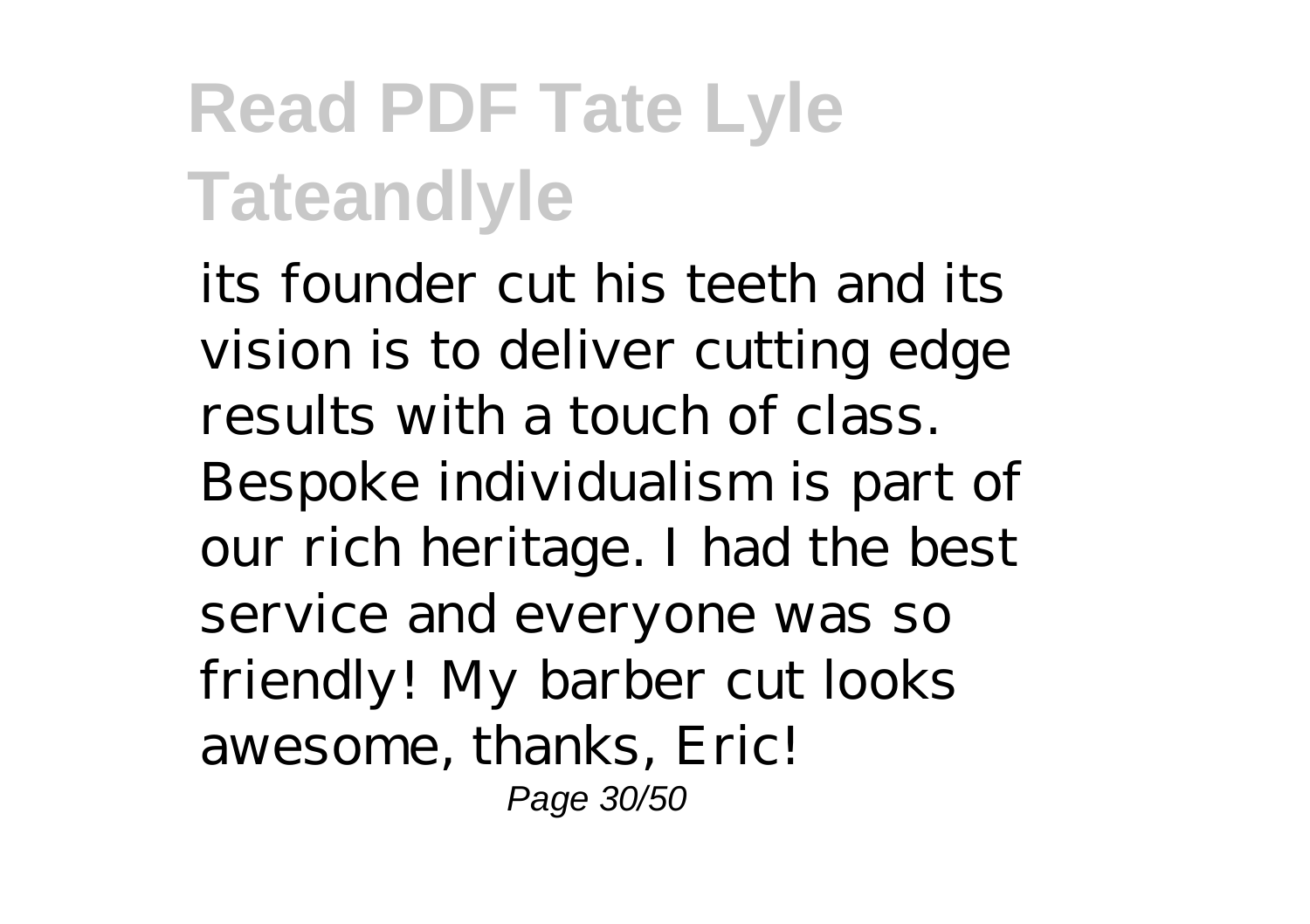Tate&Lyle Barbershop - Sydney CBD

Tate & Lyle Grain receiving hours are subject to change based on certain events. Please check here or call for all updates on dumping hours, basis changes, or other Page 31/50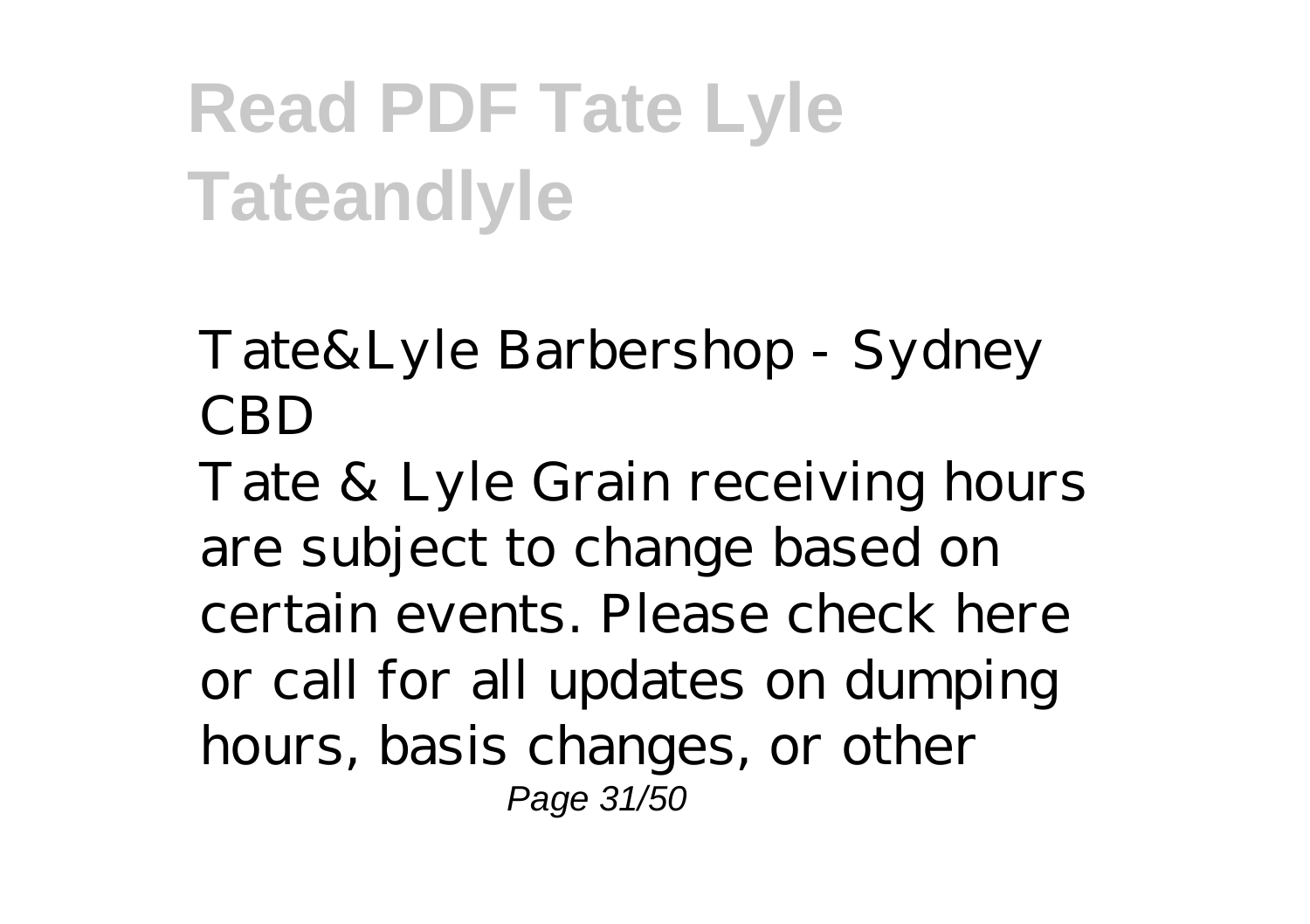events. 600 am - 400 pm Mon - Fri All prices are subject to ten minute delays

Tate & Lyle Grain | Decatur Tate & Lyle PLC is a Britishheadquartered, global supplier of food and beverage ingredients to Page 32/50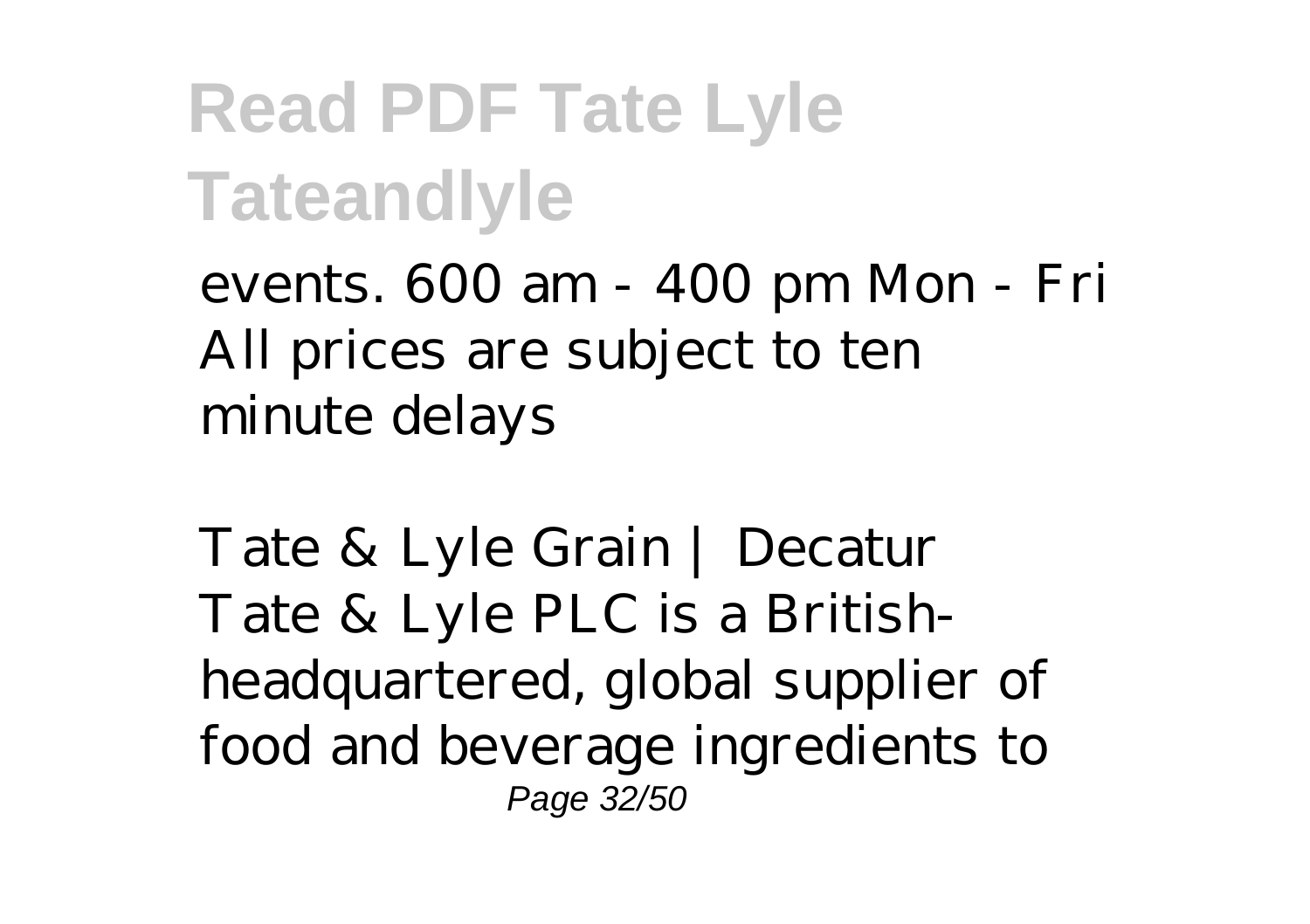industrial markets. It was originally a sugar refining business, but from the 1970s it began to diversify, eventually divesting its sugar business in 2010.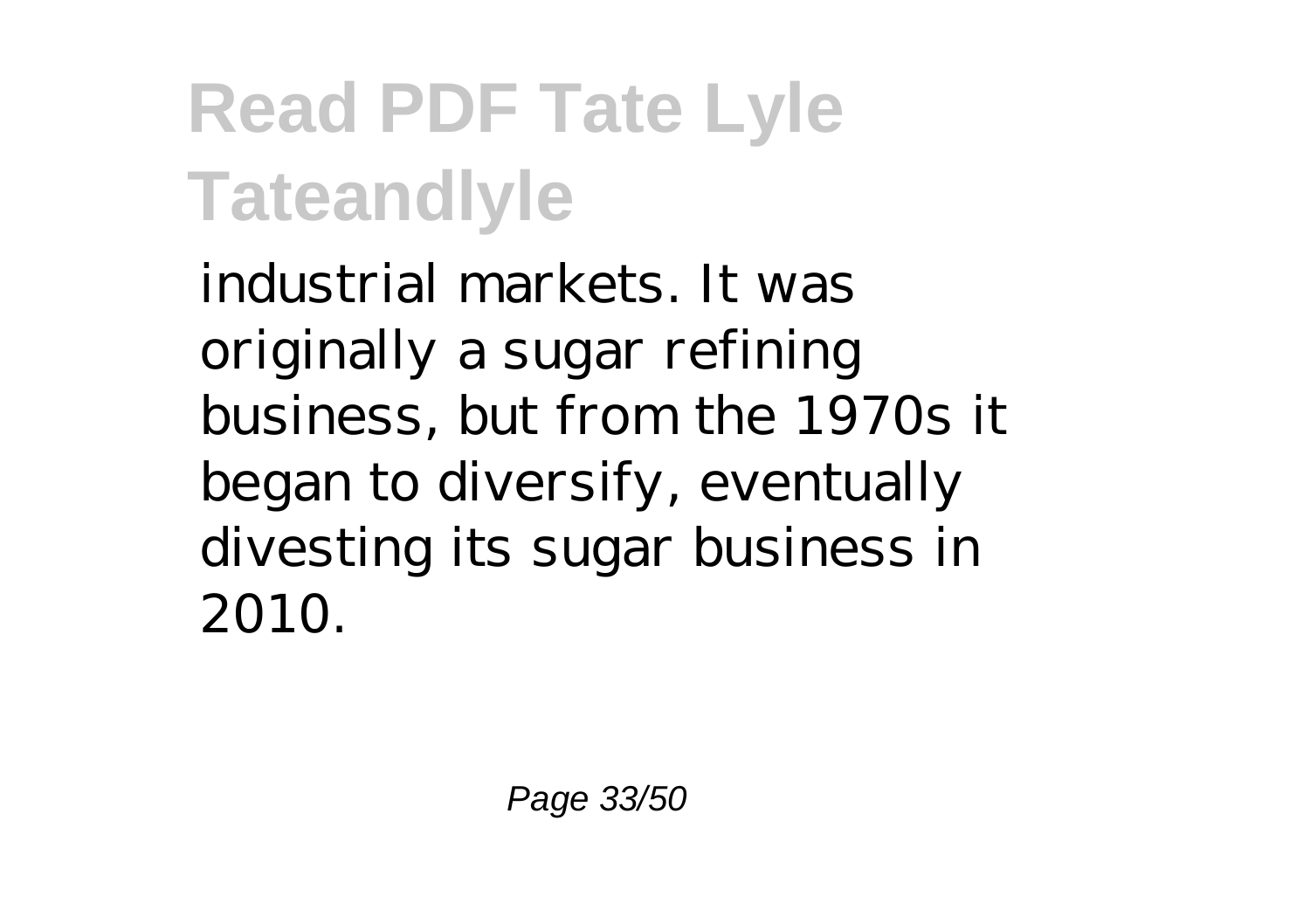First Published in 1990. Routledge is an imprint of Taylor & Francis, an informa company.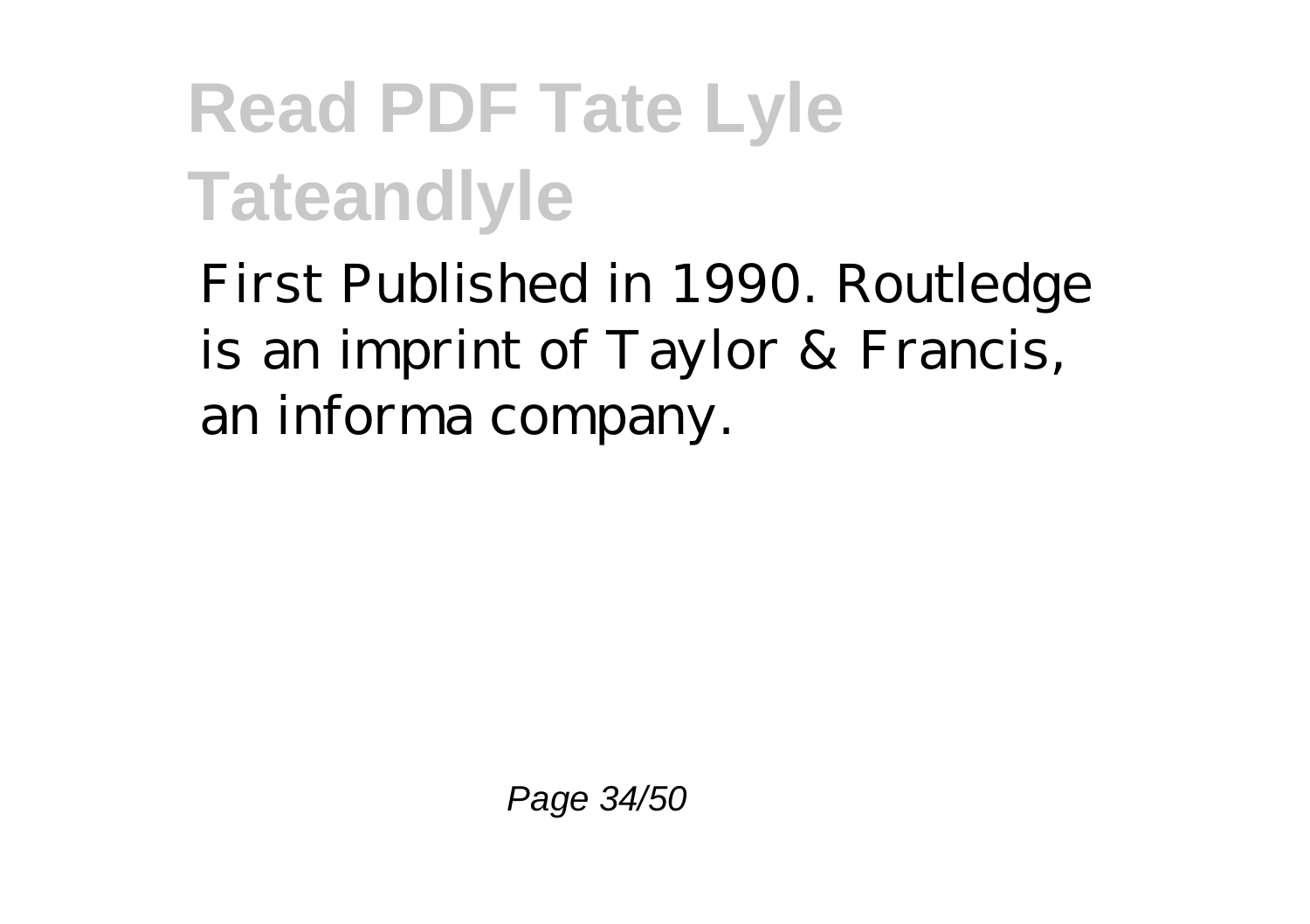Profile; Zeitungsausschnitte (1989-).

This appetising collection of over 80 sweet and savoury classic and contemporary recipes reveals the versatility of cooking with Tate & Lyle's Golden Syrup, either as a Page 35/50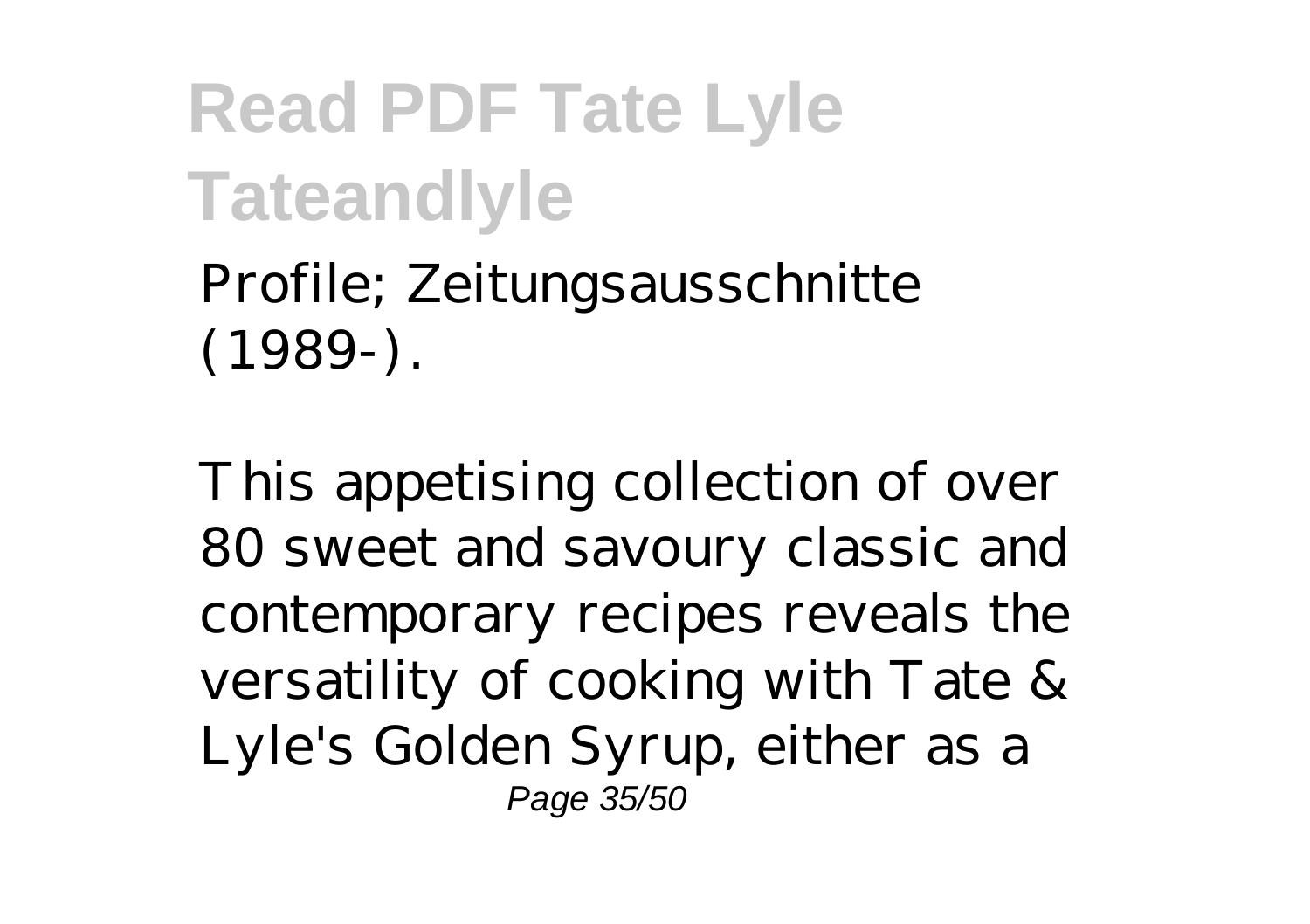main ingredient or to enhance the flavour of the recipe. Be tempted by the sumptuous seasonal selection - from American Apple Cinnamon Pancakesand Lyle's Gallant Gingerbread Mento Beef with Golden Syrup and Ginger and Salmonwith Black Treacle, Juniper Page 36/50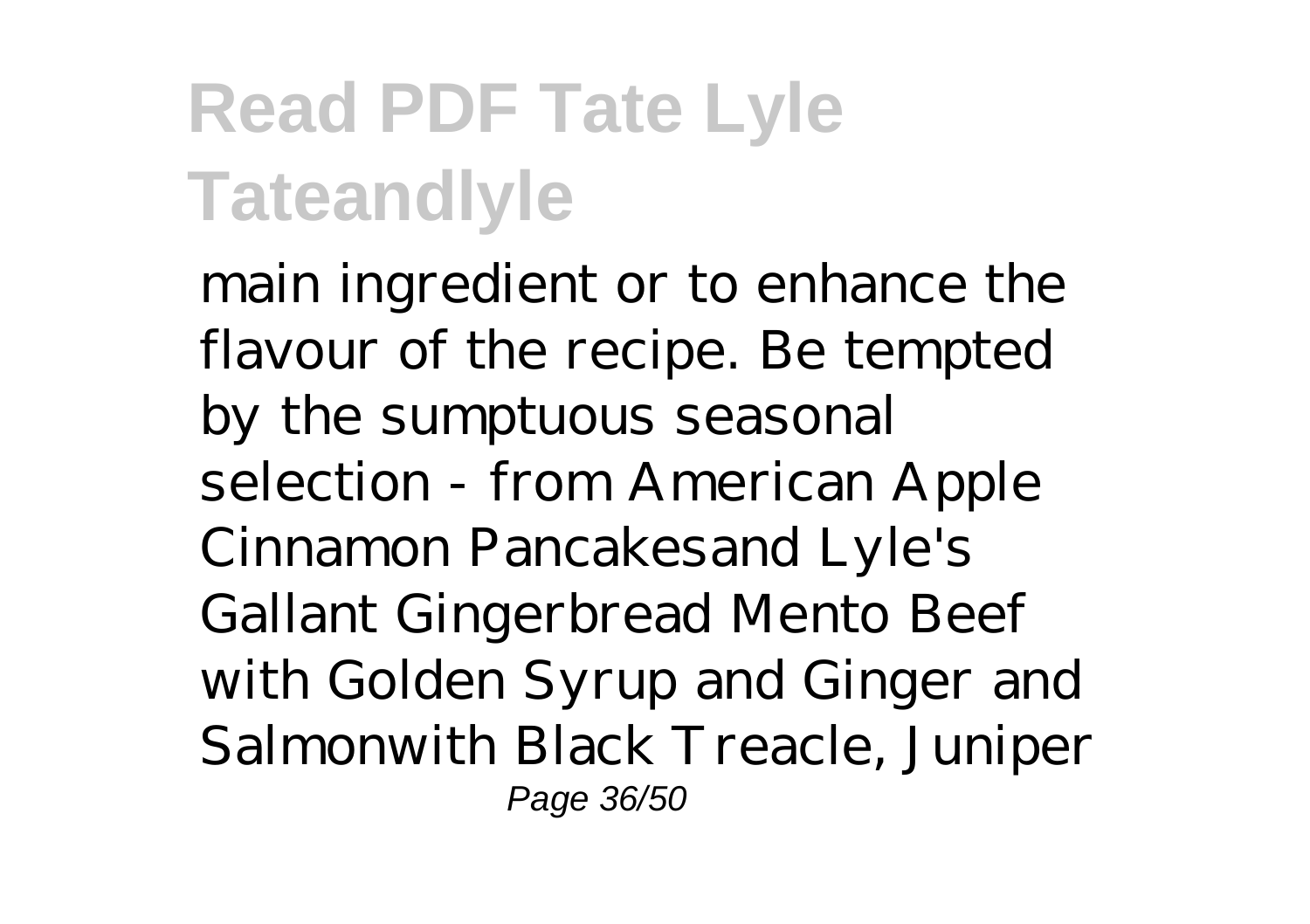and Sherry Dressing. With many mouth-watering photographs and simple-to-follow recipes, it'll be easy to spoil family and friends with delicious home cooking all year round. There are extra tips and suggestions included with many of the recipes. Page 37/50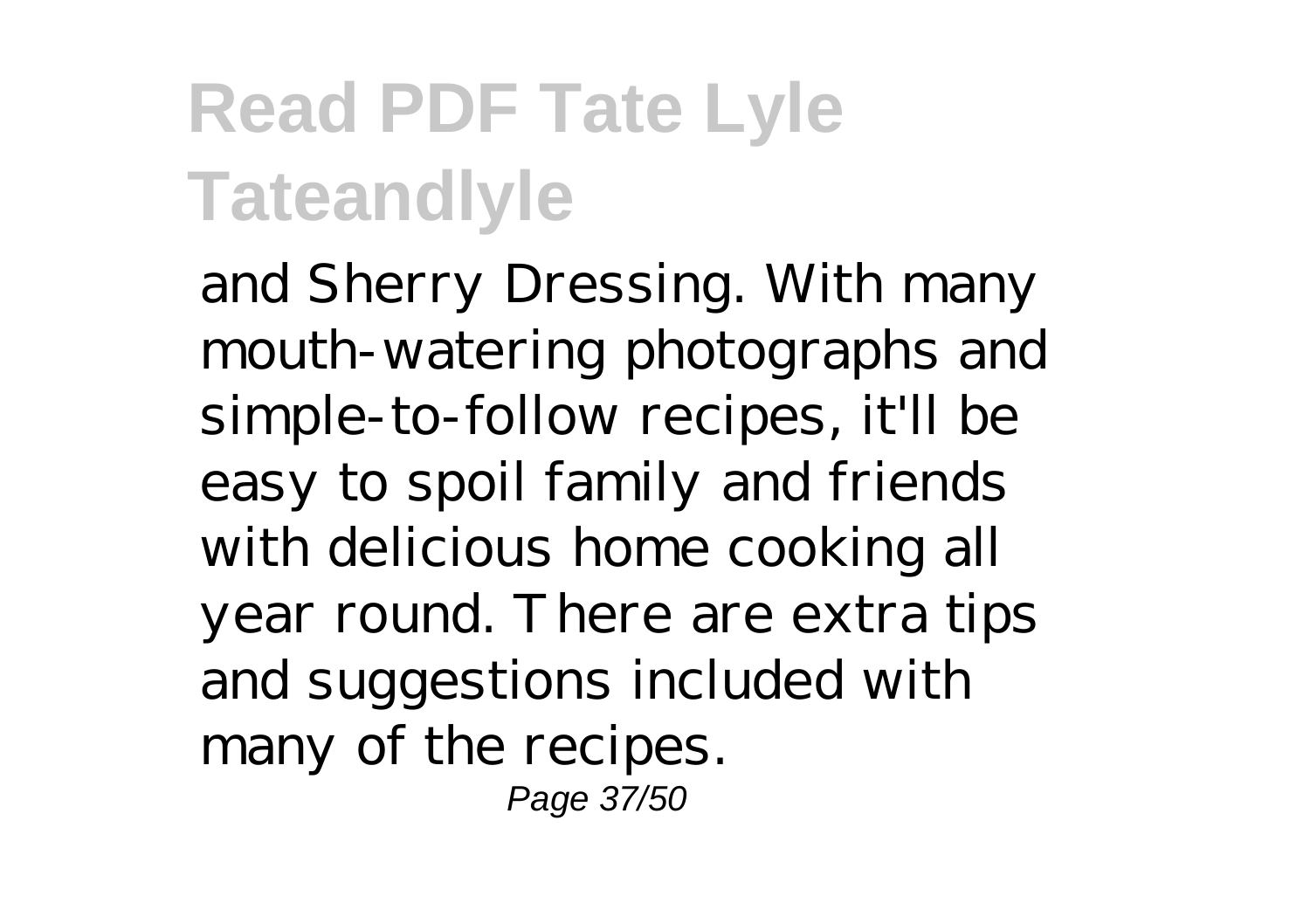#### Doctoral Thesis / Dissertation Page 38/50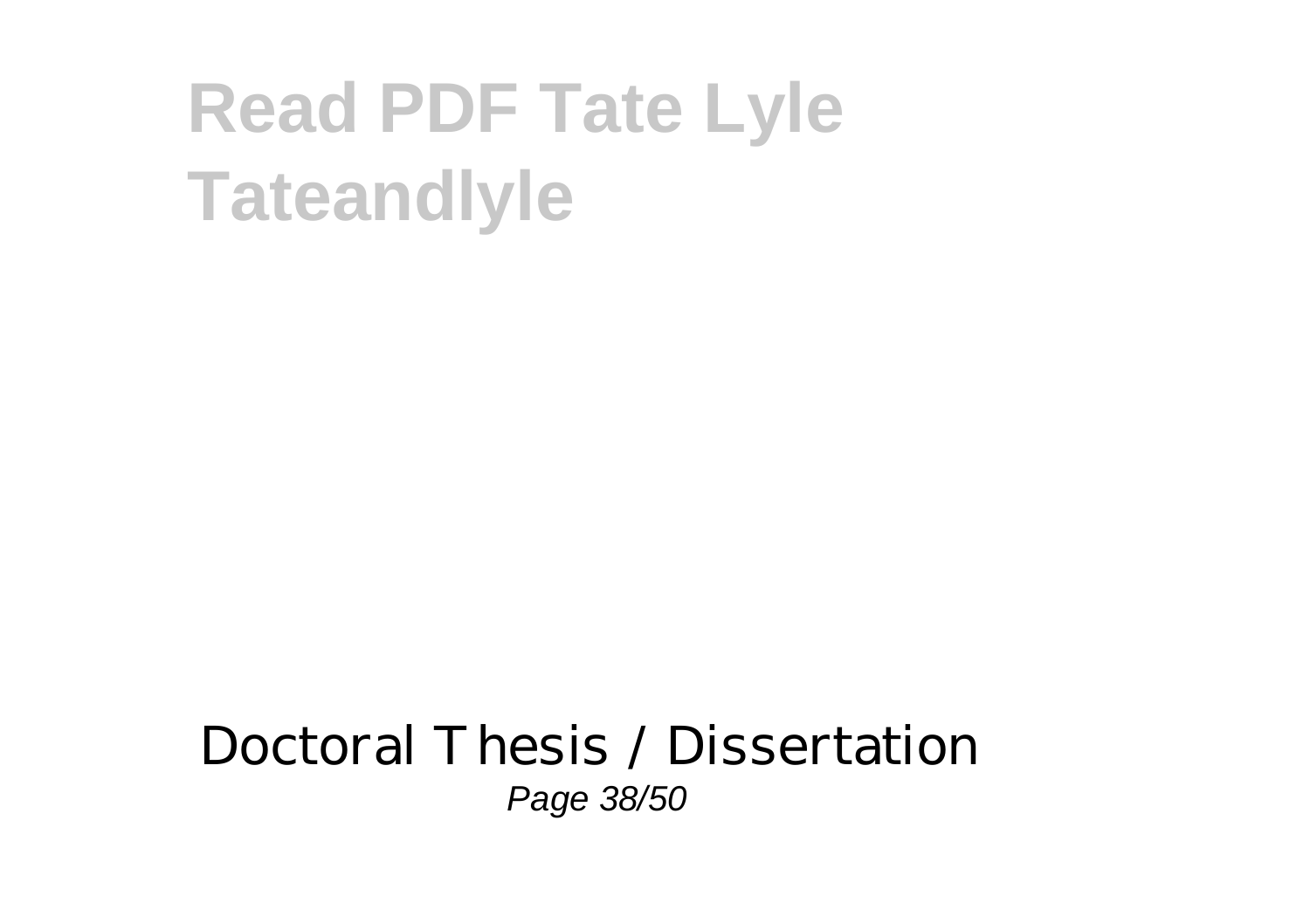from the year 2014 in the subject Business economics - Business Management, Corporate Governance, grade: 72%, Aston University (Business School), course: MSc in Accounting and Finance, language: English, abstract: This report provides an Page 39/50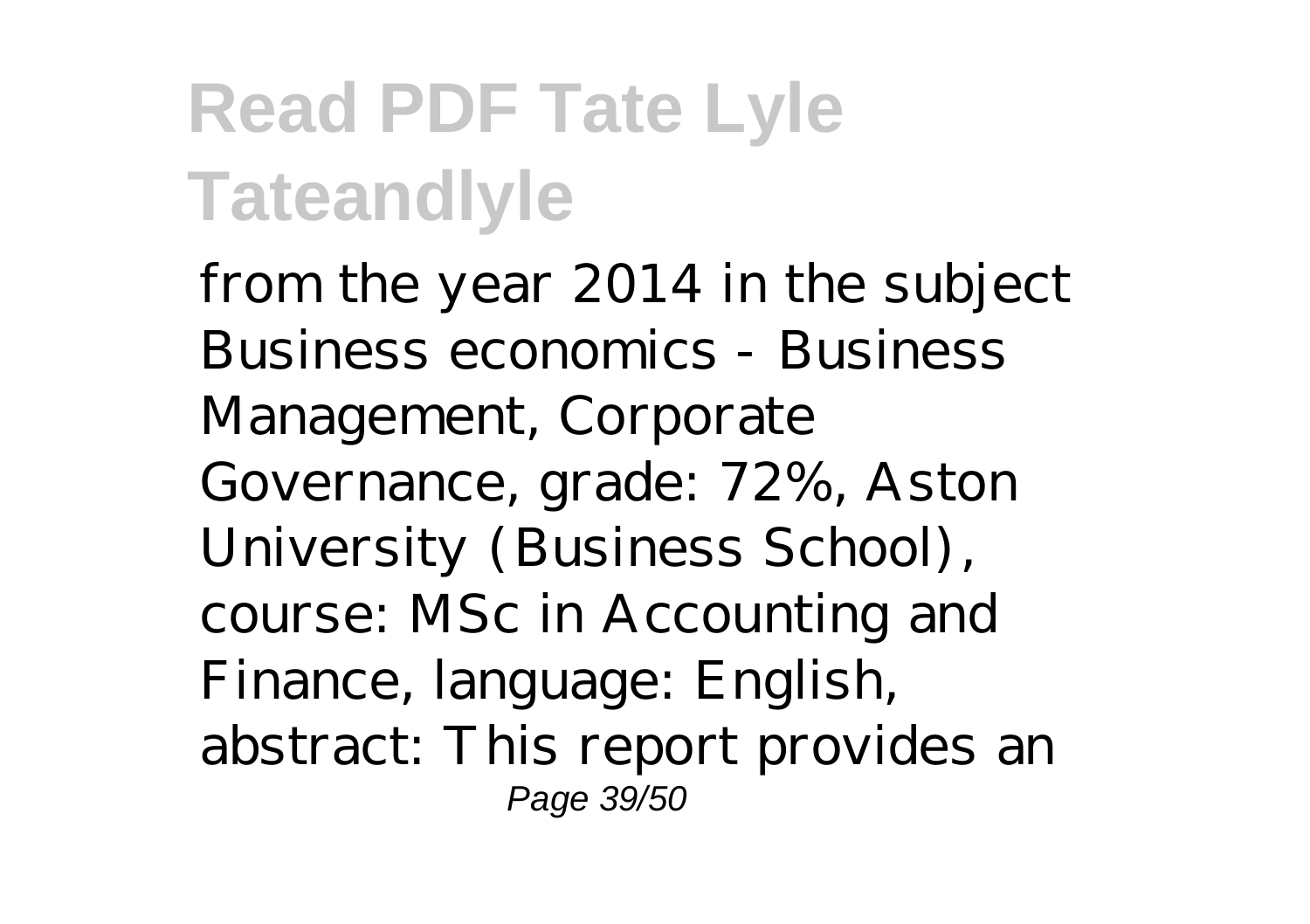analysis and evaluation over the executive remuneration issues. The basic issues in this report raised the public debate and the academic literature findings over the misalignment between the pay and performance and the level of executives' emoluments. In order Page 40/50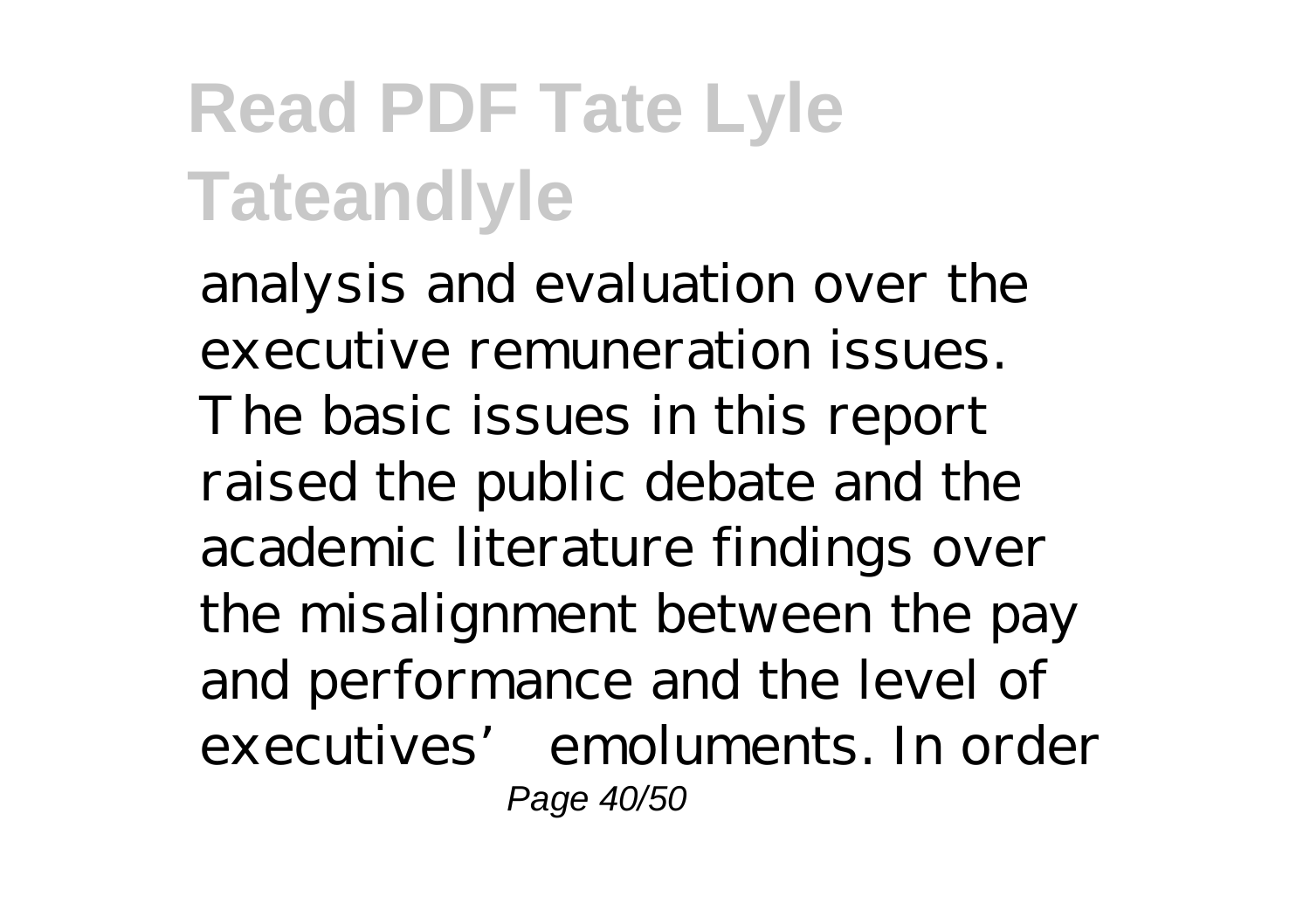to provide a more specific and practical perspective of the issues raised, this project used a case study of Tate & Lyle plc. and its main competitor Associated British Foods plc. Methods of analysis include the review over the UK corporate governance evolution on Page 41/50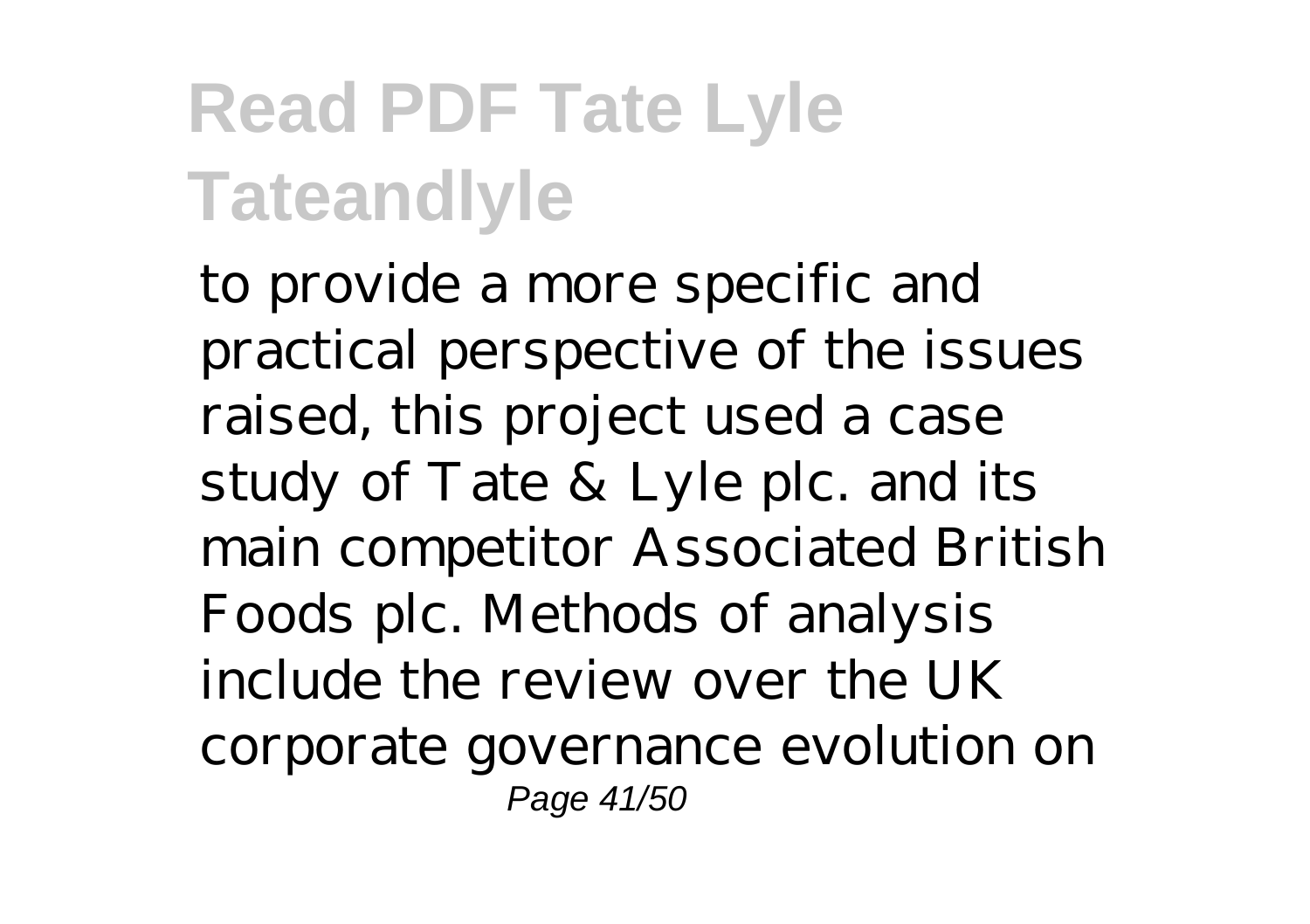executive remuneration matters. The second part of the review is based on the academic literature review. Furthermore, the internal structure of both companies and the level of salaries in the hierarchy give an explanation over the level of the executive Page 42/50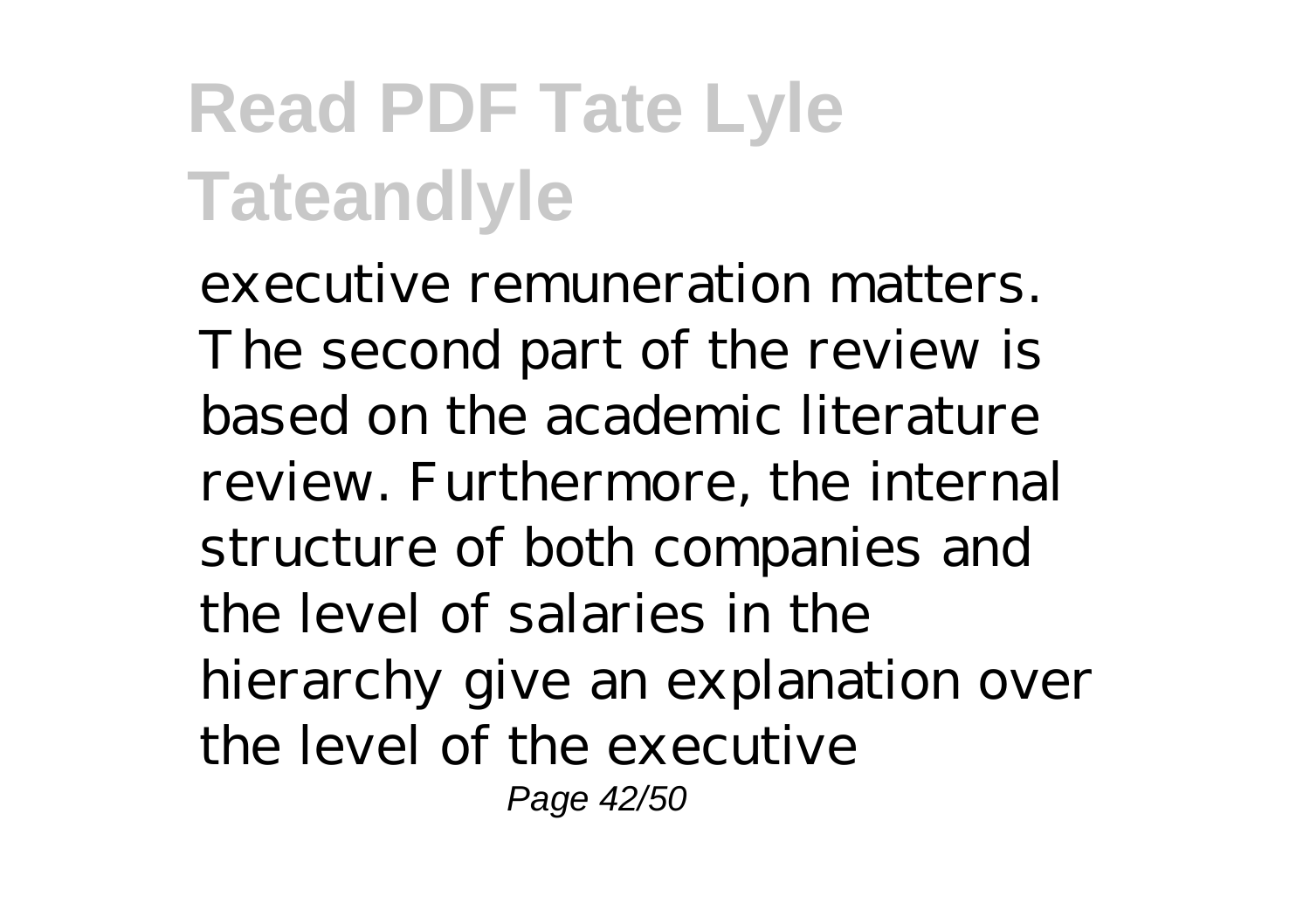emoluments. Moreover, the structure of the executive remuneration is approved in both companies by the majority of the shareholders and there is evidence that the short-term and long-term performance of the companies have an important effect on Page 43/50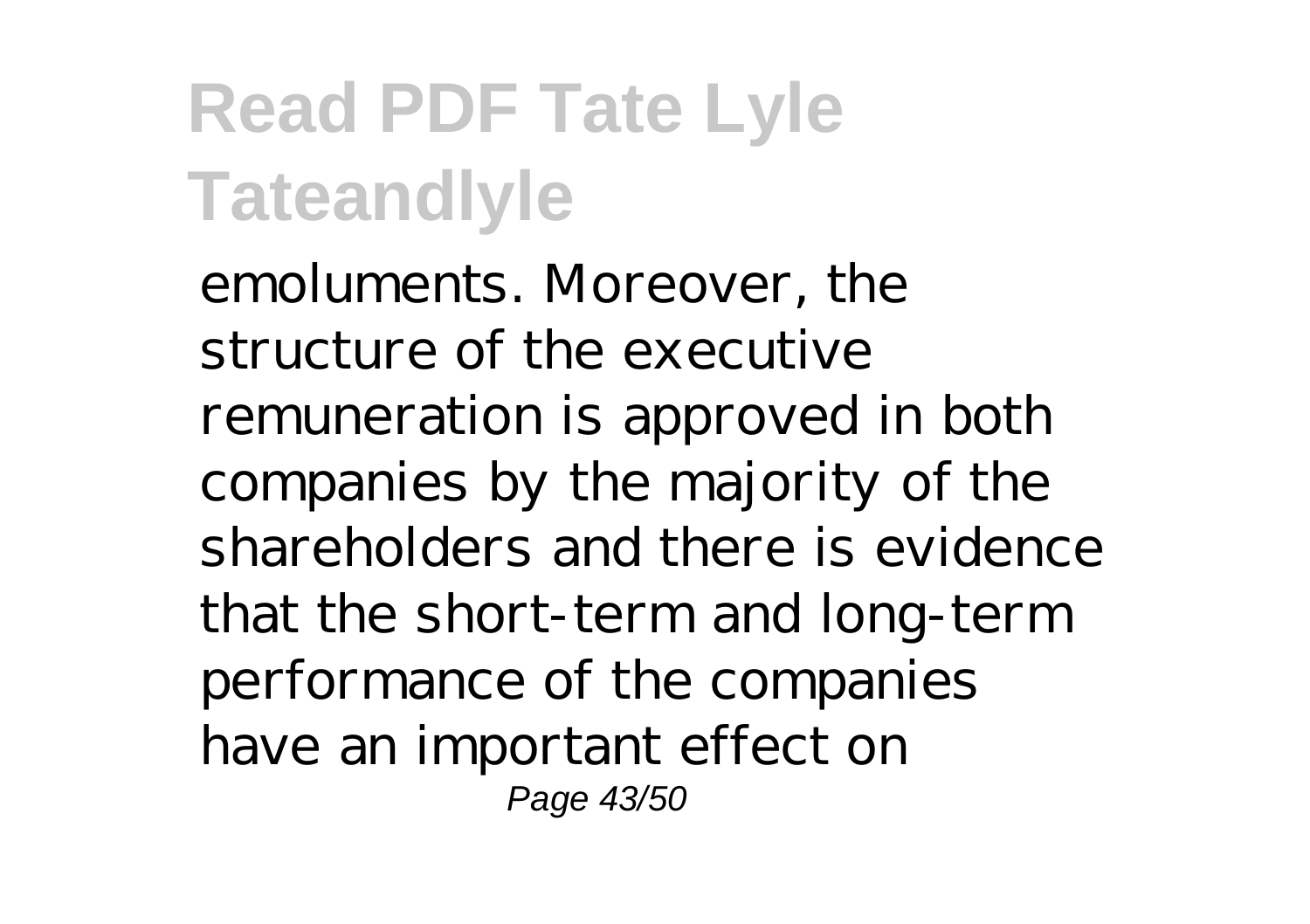executives' salary. Last but not least, there is evidence that the executive remuneration is almost the same across the same industry even if the performance between two companies is different. The report finds that both companies are in line with UK corporate Page 44/50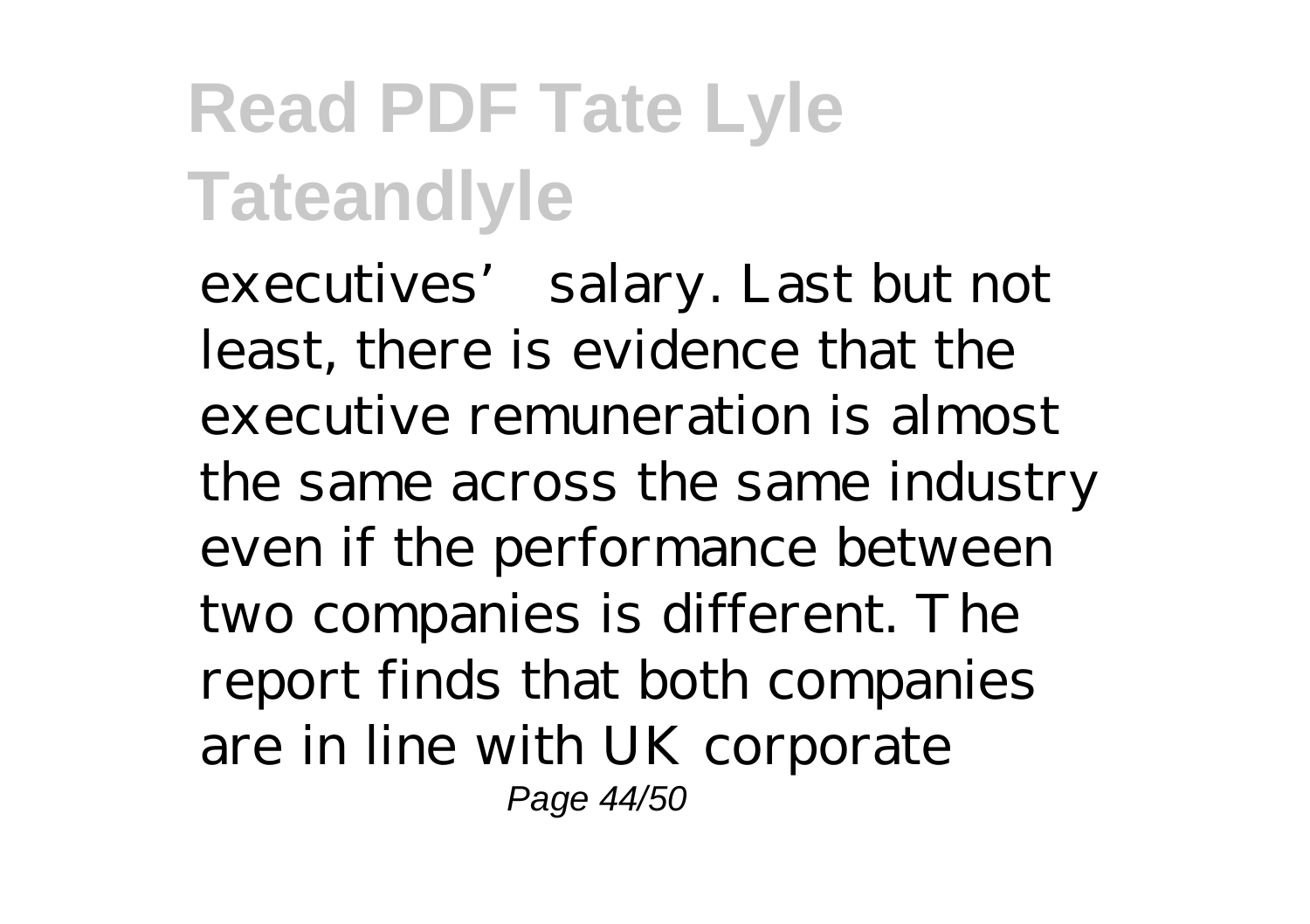governance code guidelines and aligned pay with performance. However, there are not adequate case studies through different industries in order to have a more precise information over the relationship between pay and performance of other companies. Page 45/50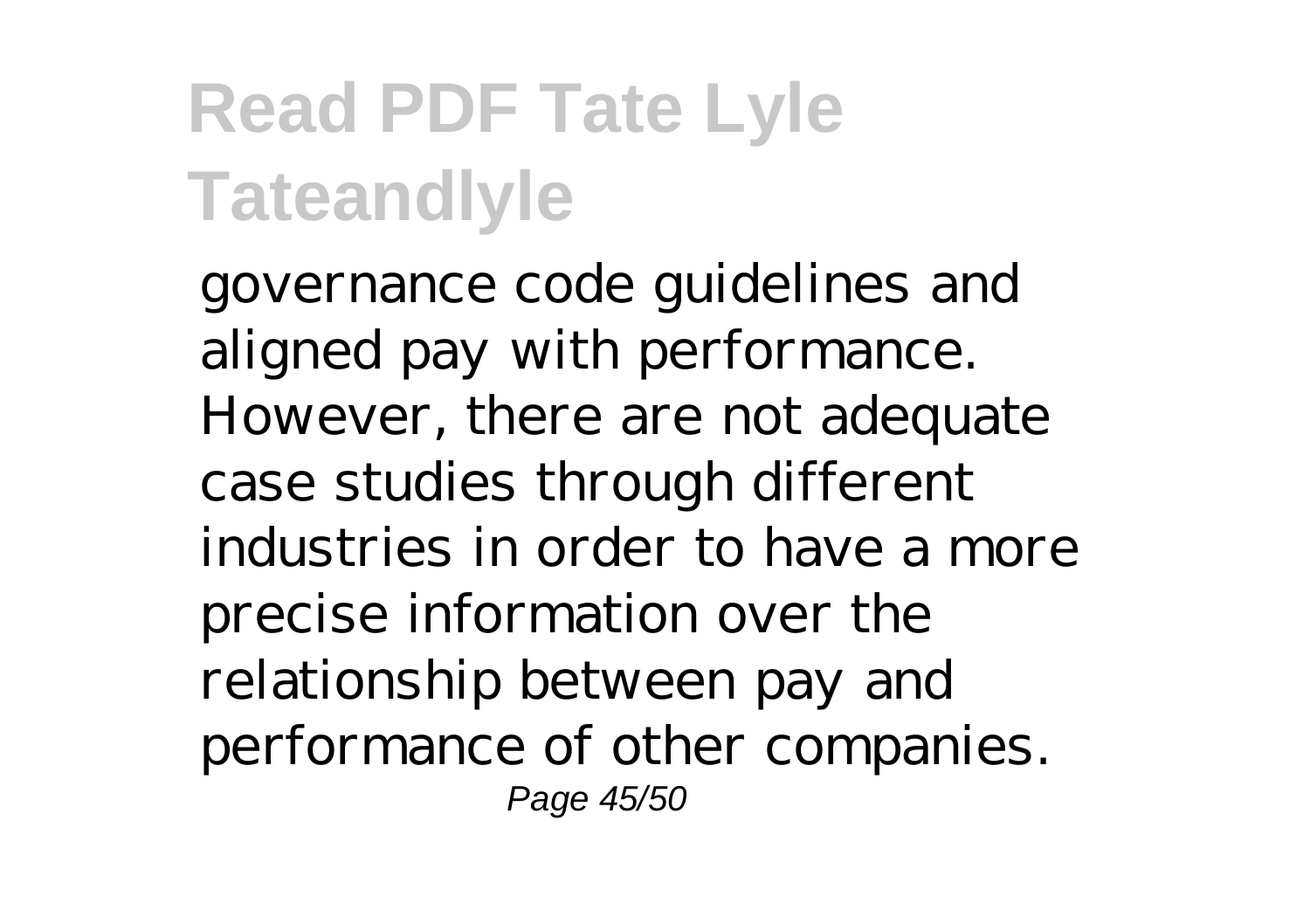The major area of weakness on the academic literature is the lack of case studies which can provide more detailed information of practical implementations of the Code and academic literature. Moreover, the institutions and most of the academic research is Page 46/50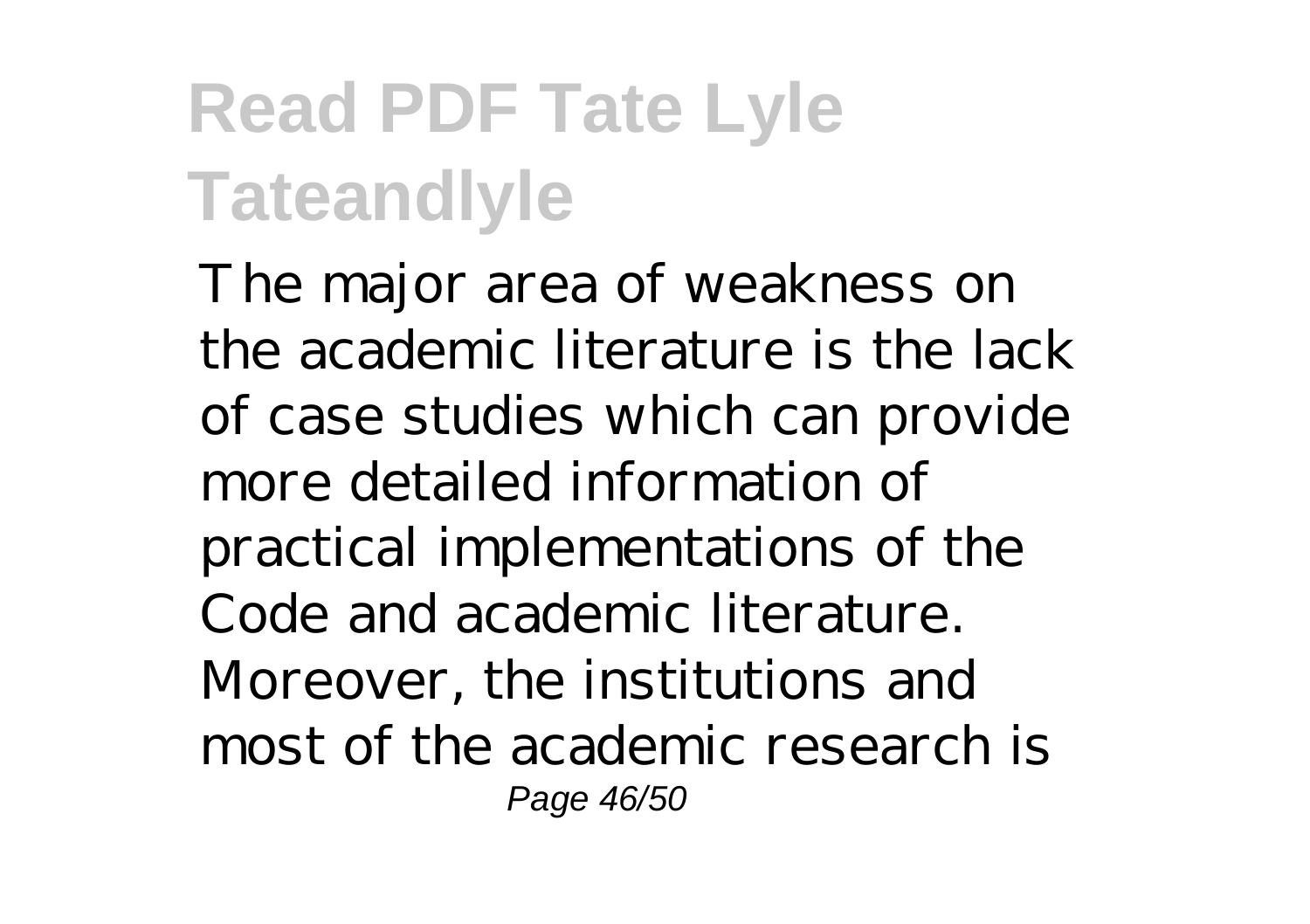based on using average figures based on the FTSE100, FTSE250 and FTSE350 Indexes. The report also investigates the fact that the analysis conducted has limitations. Some of the limitations include the lack of ABF's annual report for 2014. In order to overpass this Page 47/50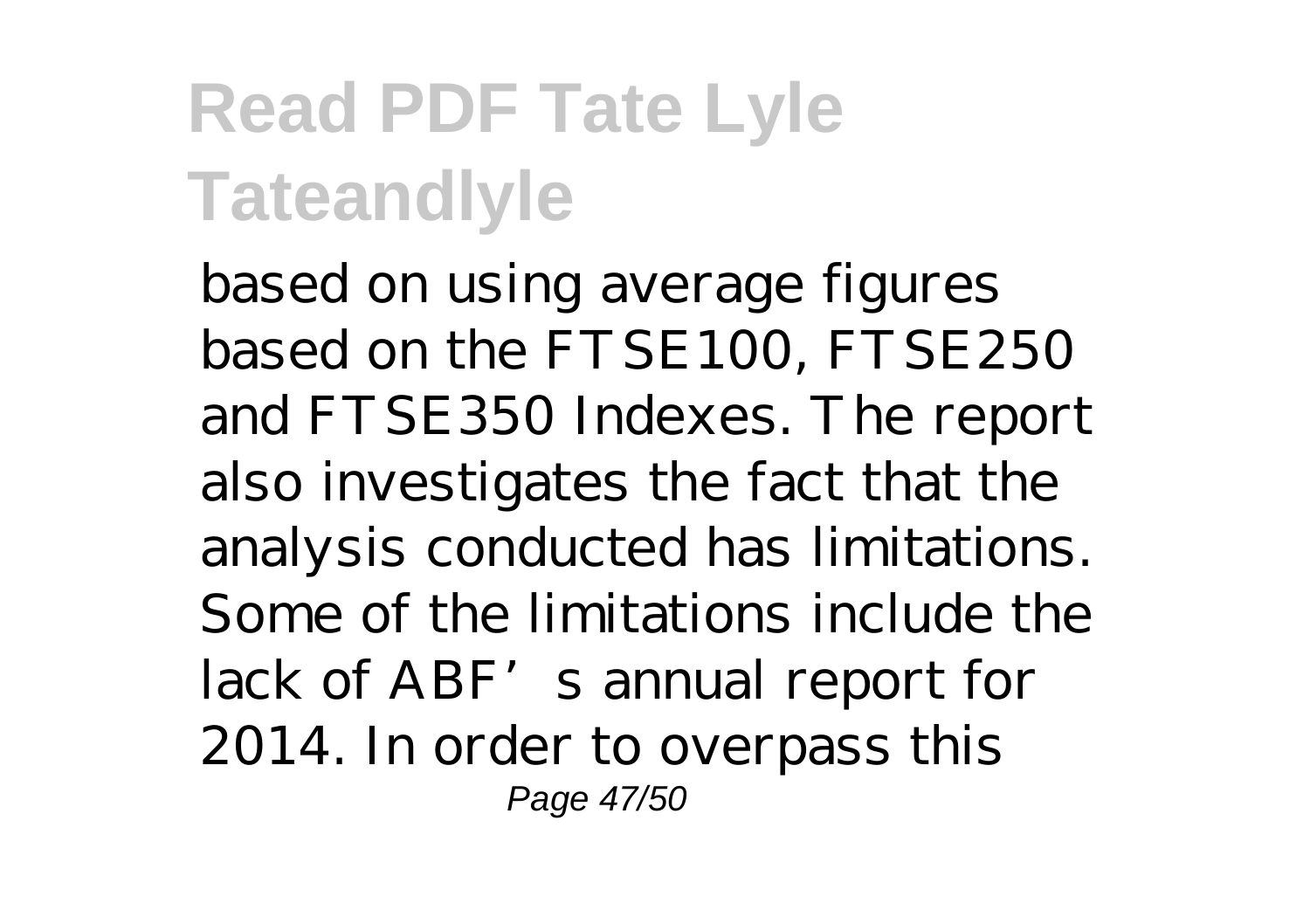difficulty, this project used the annual report of 2013 for both companies. Another limitation was the lack of case studies over the executive remuneration issues based on certain companies rather than the average trend of an Index. Last but not least, there was no Page 48/50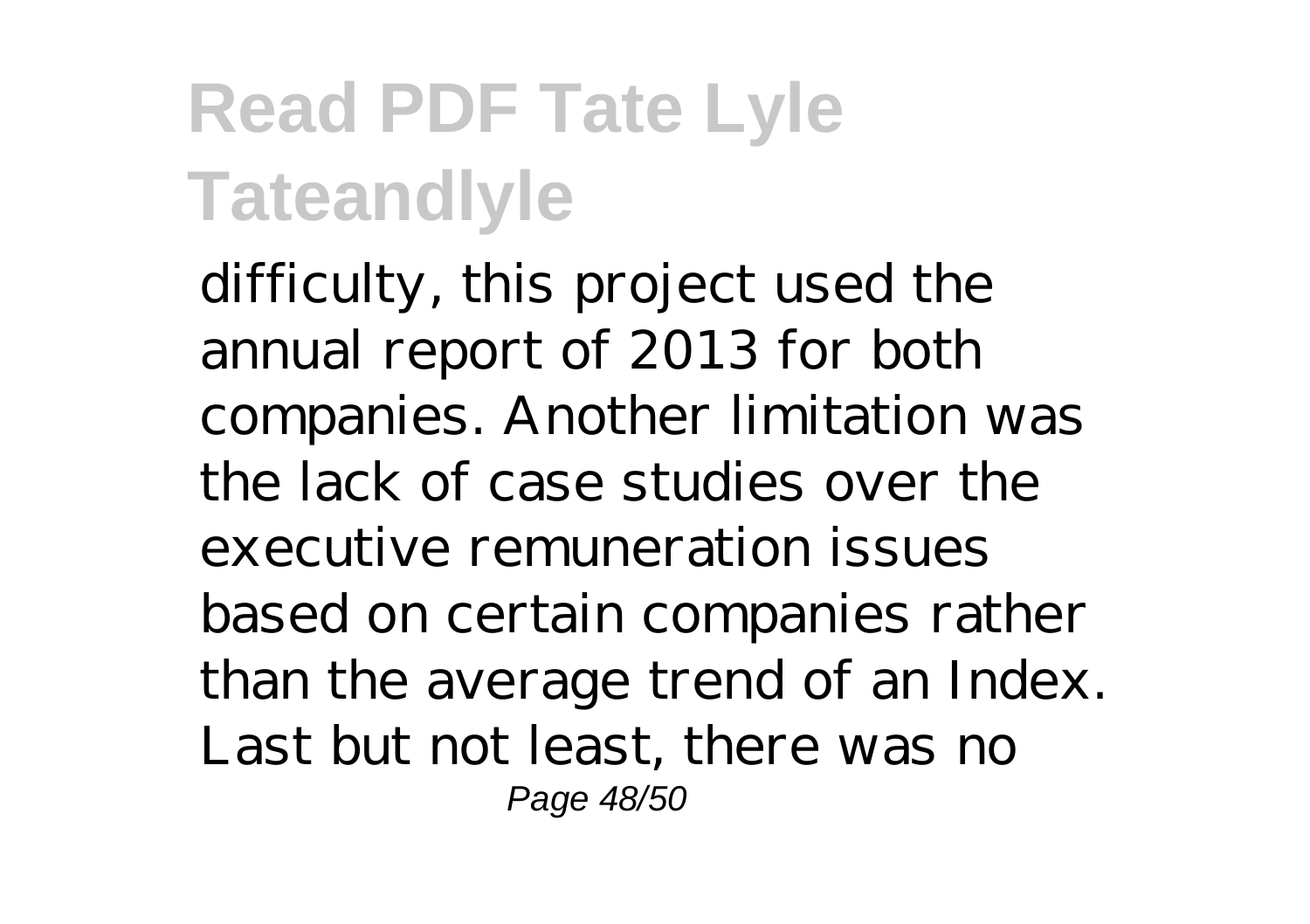other case study of a company over the executive remuneration issues in order to use the methodology.